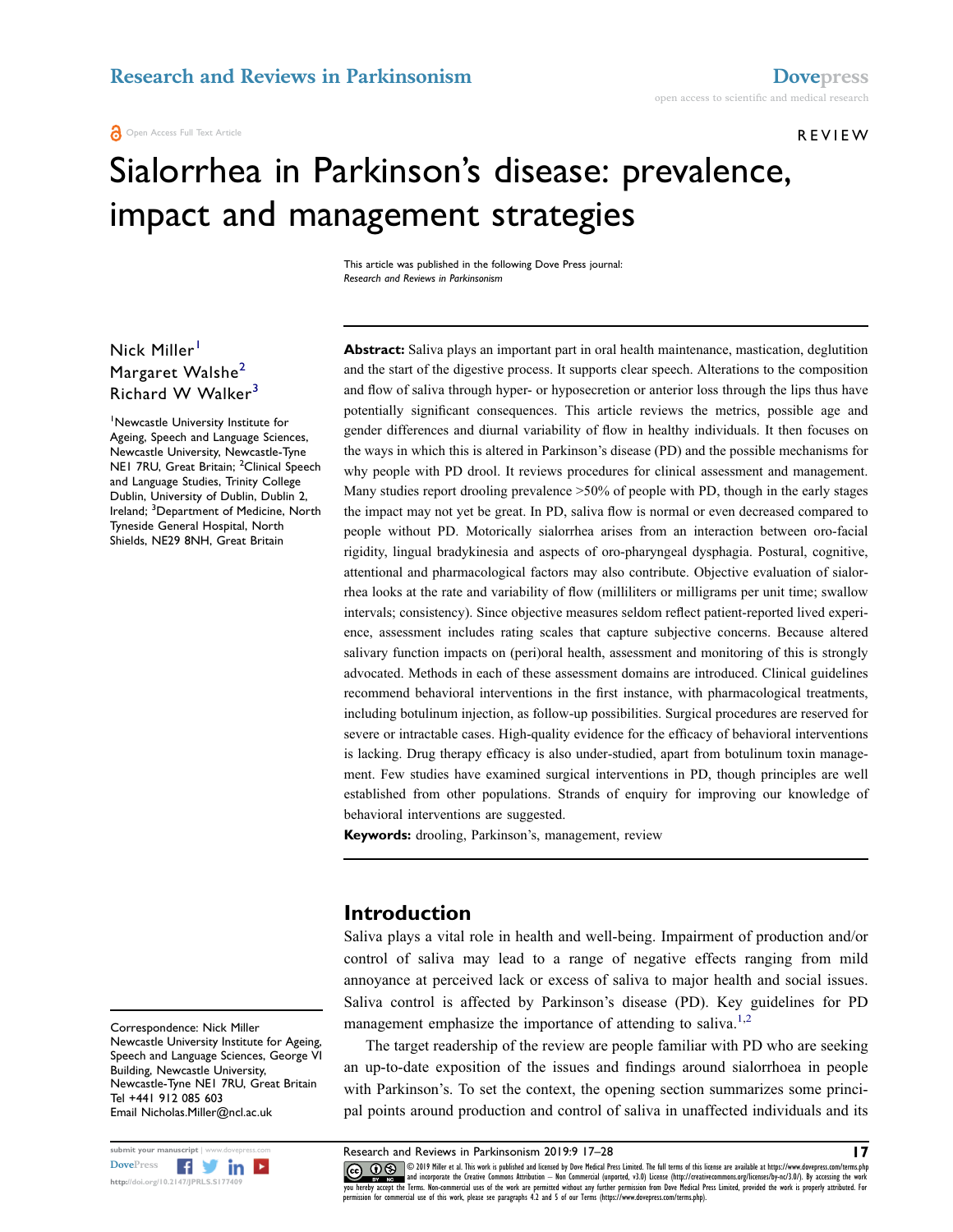role in health maintenance. It then examines recent literature on how PD disrupts this and possible health and psycho-social consequences of overlooking changes. Subsequent sections consider assessment of saliva flow, with an emphasis on clinical methods. It concludes by reviewing options for management, including behavioral, pharmacological and surgical possibilities. Excessive saliva flow is also termed sialorrhea, ptyalism or drooling. These terms are used interchangeably in this article. Difficulties with saliva control may lead to unintended loss posteriorly into the pharynx and anteriorly from the lips. The former has considerable implications in assess-ment of swallowing, swallowing safety and airway health.<sup>[3](#page-8-2)</sup> Whilst posterior and anterior loss are not unrelated, the focus here is on anterior loss.

# <span id="page-1-0"></span>Role of saliva in health and well-being

Two primary functions of saliva concern its role in maintaining oral pH and microbiotic homeostasis, and facilitating swallowing and speaking. $4-6$  $4-6$  $4-6$  Saliva possesses antimicrobial, anti-viral and anti-fungal properties which aid oral cleansing, protect against infection and support tissue repair; it dilutes sugars and helps stabilize acidity; it contributes to remineralization of dental enamel. It serves as a buffer for extremes of temperature or against noxious substances. It lubricates the oral cavity, thereby supporting formation and transport of the bolus to the pharynx. It acts as a first stage in digestion and stimulates interaction with chemosensory receptors to aid taste and smell perception. It supports smooth and accurate movement of the tongue and lips for speech.

## Healthy salivation

Healthy saliva flow produces around 0.75–1.5 liters per day[.4](#page-8-3),[5,](#page-8-5)[7](#page-8-6)[,8](#page-8-7) Unstimulated (also called "resting state") flow estimates range around  $0.10-2.9$  mL/min.<sup>[8](#page-8-7)[,9](#page-8-8)</sup> As the wide estimates illustrate, there exists considerable inter- and intra-individual variation. There is a circadian rhythm to flow, peaking mid-late afternoon and lowest during sleep.<sup>5,[10](#page-8-9)[,11](#page-8-10)</sup> Flink et al<sup>10</sup> showed significant increases in flow between 07.30 and 11.30, with proportionately comparable increases in flow across subgroups defined as having very low, low and normal flow rates. Using visual analog scales to estimate subjective sensation of dry lips, dry throat, ease of speaking and swallowing and saliva consistency, the very low flow group showed significant improvements between testing points, with smaller changes for the low group and none for the "normal"

<span id="page-1-7"></span>group. There is therefore a risk of misdiagnoses if testing time variables and baseline status are ignored;<sup>[10](#page-8-9)</sup> Flink et al recommended early morning testing as an optimally informative time.

<span id="page-1-1"></span>Secretion is heightened by stimulation (gustatory, olfactory and possibly visual), with magnitude of response decreasing across sour, salt, bitter, sweet, umami/savory stimulants.<sup>[5,](#page-8-5)[12](#page-8-11)[,13](#page-8-12)</sup> Although the overall estimate is 30% of secretion from the parotids, 60% from the submandibular and 10% from the sublingual and minor glands,  $4,5$  $4,5$  a shift in contribution occurs between unstimulated and stimulated mode. In unstimulated conditions, ca 65% of saliva secretion emanates from the submandibular glands and is rich in mucin,  $5,12$  $5,12$  $5,12$  which forms a viscoelastic lubricating and protective covering for the oral mucosa. In stimulated conditions, around 50% (higher during mastication) of flow originates from the parotids, leading to high concentrations of alpha-amylase (ptyalin) and other enzymes with a function in decomposing starches.

<span id="page-1-12"></span>Possible gender differences in saliva production have been debated. Males produce significantly greater flow. Not all studies corroborate this.<sup>[13,](#page-8-12)[14](#page-8-13)</sup> In other research,<sup>[15](#page-8-14),[16](#page-8-15)</sup> males produced significantly greater absolute volumes of saliva, but once relative size of glands, body height and body mass index/surface area were controlled, gender differences disappeared. Hence, in judging normality individuals should be compared to data from the same gender.<sup>[15](#page-8-14)</sup>

<span id="page-1-11"></span><span id="page-1-10"></span><span id="page-1-6"></span>Some studies claim decreases in flow with age. $9,14$  $9,14$  $9,14$ Others have not replicated these differences.<sup>[13,](#page-8-12)[17](#page-8-16),[18](#page-8-17)</sup> Diminution with age of olfactory and gustatory sensitivity may exercise some influence on stimulated flow. Agerelated tissue changes in the salivary glands may influence mucin secretion.<sup>[5,](#page-8-5)[18,](#page-8-17)[19](#page-8-18)</sup> Also, secretion may be affected by medications.[20](#page-8-19) Older people are more likely to be on longterm (multi)drug regimes. $12,21$  $12,21$ 

<span id="page-1-13"></span><span id="page-1-9"></span><span id="page-1-8"></span><span id="page-1-5"></span><span id="page-1-4"></span><span id="page-1-3"></span><span id="page-1-2"></span>Frequency of swallowing (and therefore clearing of saliva) varies. Frequency is greatest during meals.<sup>[6](#page-8-4)</sup> Highest flow rates are associated with shortest swallowing intervals.[8](#page-8-7) Least swallows occur during sleep. Twenty-four hour total swallows is around mean 580, range 200–1000.<sup>[7](#page-8-6)</sup> Mean interval between swallows is around 60 secs but with large ranges  $(9-200)$ .<sup>[8](#page-8-7)</sup> During sleep, periods of mean 30.3 mins without a swallow happen.<sup>7,[11](#page-8-10)</sup> Sleeping deglutition frequency ranged between 2.1 and 9.1 swallows per hour in ten adults, 20–25 years, with swallows most prevalent in REM sleep.<sup>[11](#page-8-10)</sup>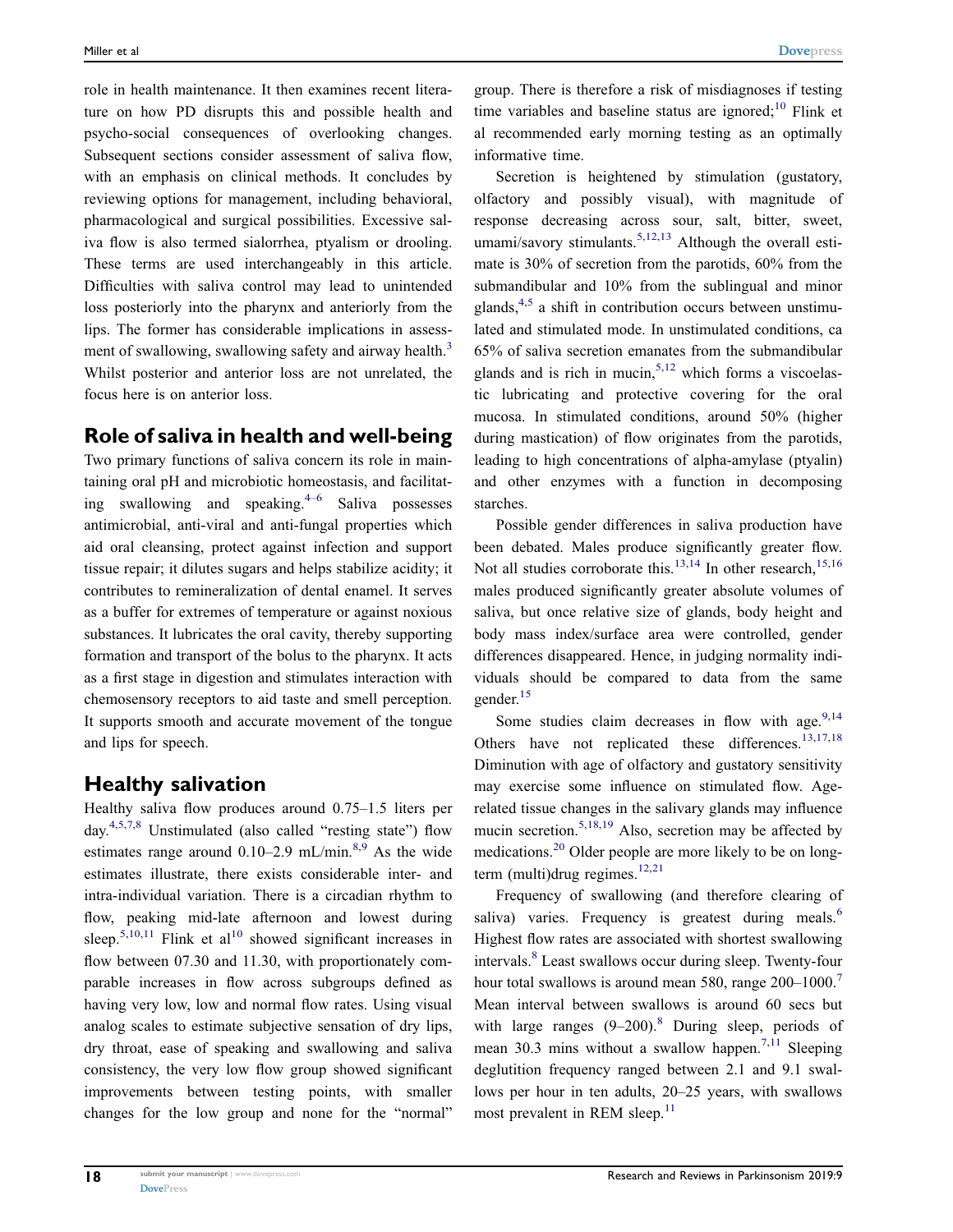# Disruption to saliva flow in PD

Impaired flow or consistency of saliva exposes to risks of lowered resistance to infection, depressed oral health, impaired bolus formation and transportation and implications for digestion. Consequences include dry mouth, ulceration, tooth decay, gingivitis, candidiasis, halitosis and perioral dermatological issues.<sup>[12,](#page-8-11)[19](#page-8-18),[22](#page-8-21)</sup> Actual and perceived xerostomia (sensation of dry mouth) or (sensation of) excess saliva in the mouth can influence voice quality and intelligibility beyond problems that stem from the underlying PD. Hyposalivation linked to medication or dysautonomia, $12,20$  $12,20$ or loss of saliva through drooling can affect bolus formation and exacerbate an already compromised swallowing mechanism. As the secondary effects from drooling (eg odor, stained clothes, constant wiping) are socially undesirable in many societies, presence of sialorrhea may bring repercussions for psycho-social health of the person who drools and added burden for the carer (eg washing clothes; restricted social life).

<span id="page-2-8"></span><span id="page-2-7"></span><span id="page-2-6"></span>Prevalence figures suggest ca 10–70% of people with PD are affected by drooling,  $2^{3-32}$  $2^{3-32}$  $2^{3-32}$  with no significant variation across ethnic groups. $33$  In investigations that report control data, drooling occurred in ca 6–15% of people unaffected by PD. $^{25,28,30,34}$  $^{25,28,30,34}$  $^{25,28,30,34}$  $^{25,28,30,34}$  $^{25,28,30,34}$  $^{25,28,30,34}$  $^{25,28,30,34}$  Divergences in estimations reflect composition of populations studied, assessment methods and condition (stimulated or/and unstimulated condition), patient vs clinician evaluation, as well as examination time (of day; in progression of PD). $^{35}$  $^{35}$  $^{35}$ 

<span id="page-2-9"></span><span id="page-2-4"></span><span id="page-2-2"></span>In an analysis of autonomic and sensory symptoms in 207 people with very early and untreated  $PD<sub>1</sub><sup>25</sup> 42%$  $PD<sub>1</sub><sup>25</sup> 42%$  $PD<sub>1</sub><sup>25</sup> 42%$ recorded drooling, but for 90%, the influence of all autonomic dysfunction symptoms was only mild. In another,  $30$ drooling occurred in 50% of 119 people at early stage PD; 37% felt it a significant problem. Kalf et  $al^{26}$  evaluated 104 pwPD (person/people with PD) and found 71% drooled – 43% with a sensation of excessive saliva or night time drooling ("pre-droolers") and 28% who drooled through the day (only two were observed drooling at examination). Impact was greater with more advanced PD. Feresttehnejad et  $al<sup>31</sup>$  $al<sup>31</sup>$  $al<sup>31</sup>$  found significant drooling for only 11.7% of 314 people with PD at or around initial referral. This proportion rose to 55.3% at approximately 4 year follow-up, demonstrating the likelihood that drooling becomes a significant problem if left unchecked.

People with PD often report xerostomia. Some medications influence actual and perceived dryness. $20,21,36$  $20,21,36$  $20,21,36$ Anterior saliva loss can be a contributory factor. The <span id="page-2-11"></span>relationship between dysphagia, drooling and xerostomia, though often observed, is complex.<sup>[22](#page-8-21)[,37](#page-8-33)–[39](#page-8-34)</sup> Barbe et al<sup>[19](#page-8-18)</sup> ascertained subjective dysphagia was associated with drooling and xerostomia, but drooling prevalence or intensity did not influence xerostomia symptoms. Xerostomia peaked at 09.00 and 21.00 but there appeared no significant association of this with drooling intensity levels.

<span id="page-2-12"></span><span id="page-2-0"></span>Drooling can impact quality of life for pwPD and carers.<sup>[22](#page-8-21)-[24,](#page-8-35)[28](#page-8-26)[,40](#page-8-36)-[42](#page-9-0)</sup> Karakoc et al<sup>[43](#page-9-1)</sup> reported drooling in 65% of 63 people with PD, but no independent significant correlation of drooling severity with quality of life. However, they measured the latter from the total PDQ-39 score,<sup>[44](#page-9-2)</sup> rather than with a tool that measures drooling impact. Further, 89% of their cohort evidenced only night-time symptoms when one might expect little psychosocial impact.

# Mechanisms for drooling disturbance in PD

Patient reports of "too much saliva in my mouth" suggest hypersalivation as a cause. However, saliva production appears unchanged or even depressed in PD, indicating excessive salivation is not a crucial factor.<sup>26[,38](#page-8-37)–[40](#page-8-36)[,45](#page-9-3)–[47](#page-9-4)</sup>

<span id="page-2-14"></span><span id="page-2-13"></span><span id="page-2-10"></span><span id="page-2-3"></span>Decreased salivary flow may relate to dysautonomia in PD. Hyposecretion may arise from medications common in PD[.20](#page-8-19)[,21,](#page-8-20)[36](#page-8-32) Altered reaction to stimulation, from reduced olfactory and other sensory triggers, may also play a role.<sup>[48](#page-9-5)</sup> Hou et  $al^{49}$  $al^{49}$  $al^{49}$  conducted a fMRI investigation to examine basal ganglia functional connectivity in drug-naïve people with PD who did or did not drool. Those with sialorrhea showed significantly reduced functional connectivity of putamen within bilateral sensorimotor cortices, superior and inferior parietal lobules and areas in the right occipital and temporal lobes.

# Risk factors for drooling in PD

<span id="page-2-5"></span><span id="page-2-1"></span>If susceptibility to anterior drooling is not related to hypersalivation, other factors must be at work. Suggested candidates have been dysphagia, oro-facial rigidity/hypomimia, lingual bradykinesia, cognitive status, male gender and more advanced disease stage.<sup>[23](#page-8-22),[24](#page-8-35),[28](#page-8-26)[,31](#page-8-31)[,39](#page-8-34)[,43](#page-9-1)[,50,](#page-9-7)[51](#page-9-8)</sup> Individuals with non-tremor dominant PD phenotypes were at higher risk of drooling. $31,52$  $31,52$  The precise contribution of these factors remains unsettled. The uncertainty rests partly on general issues above regarding why estimates of drooling prevalence and flow rates exist, but variability in individual profiles of impairment and disability also contributes.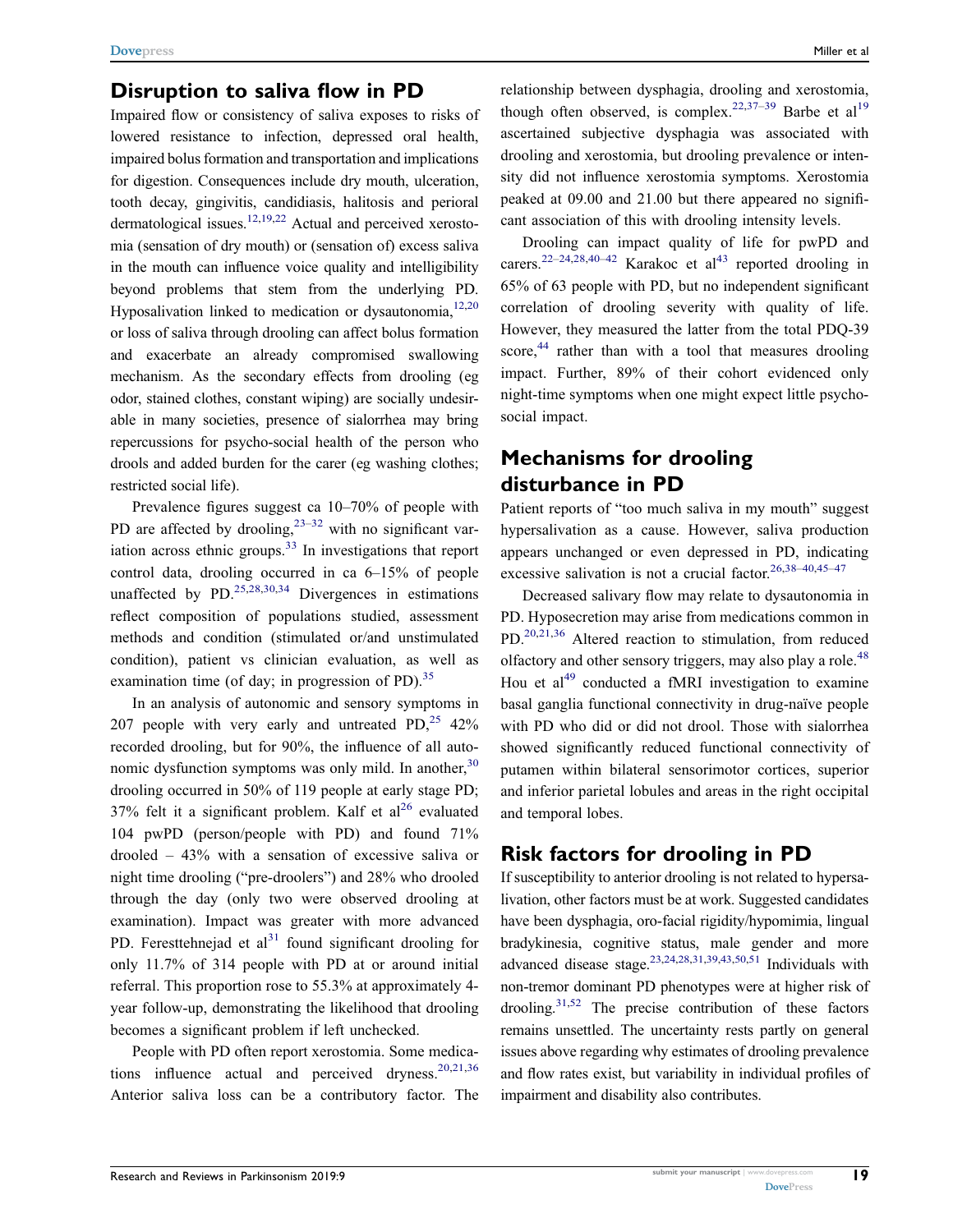**Miller et al [Dovepress](http://www.dovepress.com) Doveptess** 

<span id="page-3-0"></span>Susceptibility of males probably relates to greater absolute flow rate when body mass and gland sizes are not controlled for – though not all studies have found a male predominance.<sup>[23](#page-8-22)[,24,](#page-8-35)[29](#page-8-38)</sup> Relationship to greater disease severity likely reflects increased rigidity, poorer cognitive status and more marked dysphagia of later stages, and, in as far as medications may alter the picture, higher medication dependency. $21$ 

Dysphagia in PD arises from a range of factors. $3$  Those most pertinent to anterior drooling relate to reduced tongue motility and depressed initiation of swallow reflexes. This leads to failure to swallow saliva regularly and/or efficiently, leaving excess saliva in the mouth and the (mistaken) impression of hypersalivation. However, as noted above, whilst some have noted a strong association of dysphagia with sialorrhea others found the relationship not so straightforward.

Facial muscle rigidity can impair lip control and depress swallowing efficiency, as well as render indivi-duals prone to anterior loss of saliva.<sup>[31](#page-8-31),[39](#page-8-34)</sup> Any combination of stooped body posture, flexed neck and open lips/lowered mandible may aggravate attempts to retain saliva in the mouth, hinder directing saliva posteriorly and reduce the likelihood of initiating a swallow reflex. Germane to this, there was greater propensity for drooling in pwPD and camptocormia.<sup>[53](#page-9-10)</sup>

<span id="page-3-2"></span><span id="page-3-1"></span>Cognitive impairment can influence drooling likeli-hood and severity.<sup>[30,](#page-8-27)[50](#page-9-7)</sup> The relationship may not be directly with cognitive status so much as associated changes to attention, especially during competing or dual task situations.<sup>[54](#page-9-11)</sup> Reynolds et al<sup>[55](#page-9-12)</sup> measured drooling severity and frequency at rest and during a distracting computer task in 18 people with PD reporting day-time drooling. There was no significant difference between drooling severity at rest and during distraction, but participants swallowed significantly less frequently and drooled significantly more often during the distraction task.

<span id="page-3-3"></span>The question of possible consequences of l-dopa medication and deep brain stimulation (DBS) for drooling arises in PD. The effects of l-dopa (negative or positive) on sialorrhoea remain unclear. The question has not been a prime focus of investigations, so inferences are indirect at best. Drooling is linked to higher l-dopa daily dosage equivalents  $(LDDE)$ ,  $23,24$  $23,24$  but this likely reflects greater prevalence of drooling in more severe PD of greater duration. When motor, age and duration variables are controlled, LDDE appears no longer associated with drooling severity.<sup>23[,24,](#page-8-35)[52](#page-9-9)</sup> Proulx et  $al^{38}$  $al^{38}$  $al^{38}$  found an association of l-dopa and hyposalivation, but Persson et al<sup>56</sup> observed no differences in salivary

secretion rate between pwPD and controls, nor between subgroups of pwPD taking versus not taking dopaminergic medication. Bagheri et  $al<sup>45</sup>$  $al<sup>45</sup>$  $al<sup>45</sup>$  established no difference in salivary flow rates between treated and de novo pwPD. Barbe et al<sup>19</sup> linked higher LDDE to drier mouth. In so far as dopamine modulates salivary secretion, $57$  an association of LDDE and drooling might be expected, but clear causal evidence in humans is lacking.

<span id="page-3-5"></span><span id="page-3-4"></span>L-dopa can influence variables in swallowing efficiency,<sup>3,[58](#page-9-15)</sup> and thus indirectly change drooling. Currently, dysphagia study outcomes do not afford sufficient evidence to conclude a positive, neutral or negative effect of possible swallowing changes on sialorrhoea.

<span id="page-3-7"></span><span id="page-3-6"></span>Similar conclusions apply to the effects of DBS in PD. No studies have tested drooling directly. In one study, increased drooling was an adverse effect of DBS reported by one of 18 patients.<sup>[59](#page-9-16)</sup> Positive, neutral and negative influences of DBS on aspects of swallowing are reported, $3,60-63$  $3,60-63$  $3,60-63$  $3,60-63$ which potentially could have repercussions for drooling. However, in the absence of direct data pertaining to impacts on sialorrhoea, the issue remains open.

# Assessment of saliva flow

<span id="page-3-8"></span>Evaluation of saliva flow is challenged by a range of issues, including: difficulty obtaining objective measures in naturalistic settings (though $^{64}$  $^{64}$  $^{64}$  found no differences in unstimulated flow rate between laboratory and clinic settings); time and place variability that exists in respect of natural variation in flow rates; fluctuations in motor function experienced by pwPD that can impact on swallowing and saliva control; the variety of situations across pwPD concerning where they experience difficulties or not; and the subjective nature of whether an individual perceives there to be a problem present or not. Similar to other activity limitations in PD such as dysphagia and dysarthria, perceived magnitude of psychosocial impact of drooling, dry mouth and excess saliva does not necessarily correlate significantly with objective measures of saliva flow and loss. $3,19,65-67$  $3,19,65-67$  $3,19,65-67$  $3,19,65-67$  $3,19,65-67$ 

<span id="page-3-9"></span>These factors underline that no single assessment captures all dimensions important for establishing baseline and outcome measures of salivation/drooling. Accordingly, outcome evaluation covers a range of measurements, with a focus on key variables that encompass the patient's own chosen concerns and goals.

# Objective measures of flow/volume

Objective measurements of milliliters or milligrams secretion per minute typically center around gathering saliva at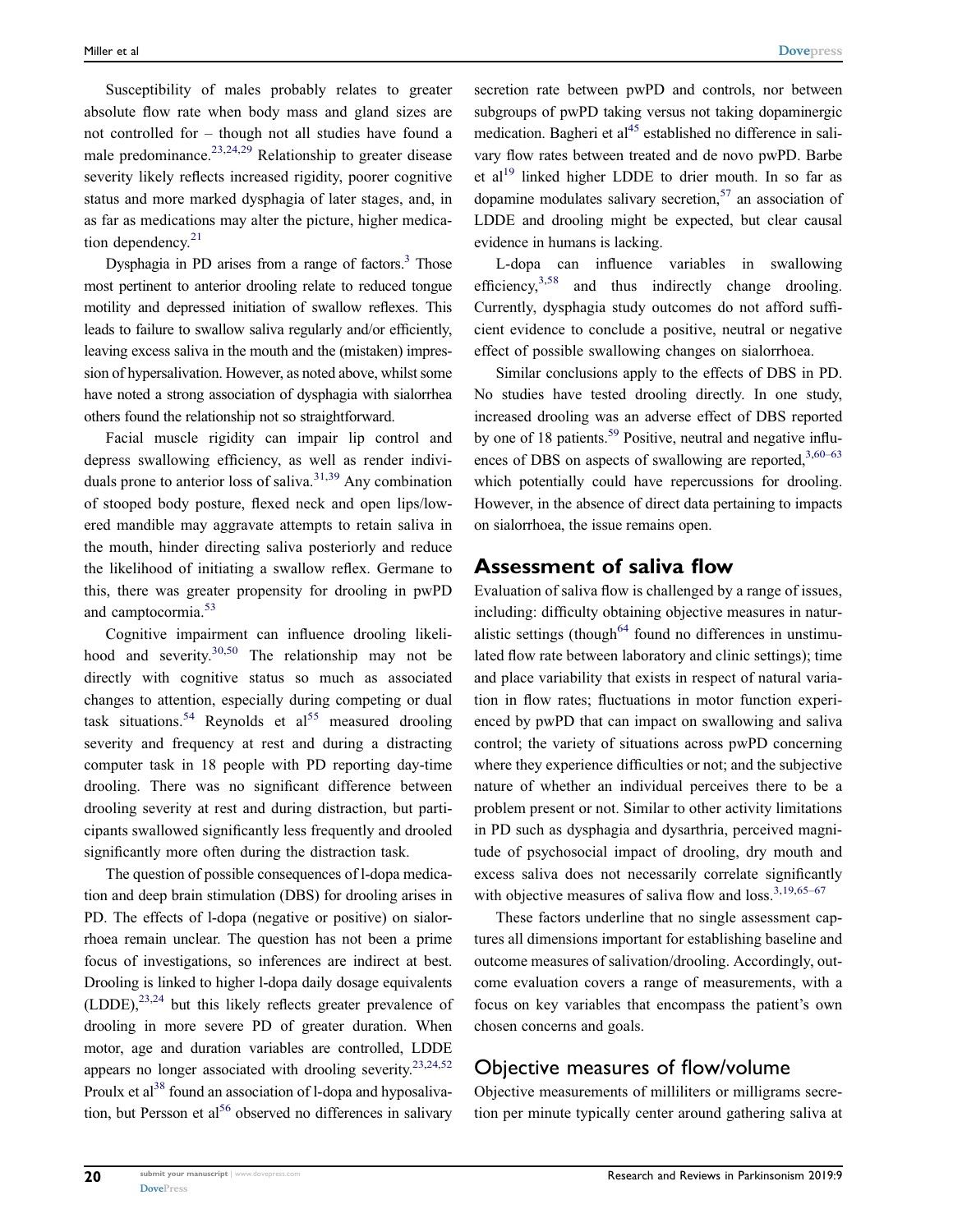<span id="page-4-0"></span>regular intervals over given time periods.<sup>[68](#page-9-22),[69](#page-9-23)</sup> Sampling methods include collecting saliva from cups placed over salivary ducts, expectoration into pots or tubes, weighing of gauze or cotton rolls held at given loci in the mouth, use of centrifuges to extract saliva from the gauze to quantify the volume of saliva absorbed or allowing saliva to dribble from the mouth with the head held forwards over receptacles.

As secretion is sensitive to a number of influences, gathering ideally occurs under controlled conditions. Posture is controlled; the environment is quiet, with absence or minimization of visual, olfactory or gustatory stimuli known to prompt increased flow. Comparability of stimulated flow across patients and time demands use of standard stimulatory material and doses (eg citric acid volume and concentration; gum consistency and flavor control for chewing). To assure inter- and intra-individual comparability, evaluations ideally happen at the same time of day; at the same point in the drug cycle (or with patients in a pragmatically defined off state); in the same relationship to meal times (eg 2 hrs absence of eating before testing, in the morning having fasted overnight). On–off status and fluctuations need to be monitored as well as presence and severity of dyskinesias that may affect measurements.[70](#page-9-24)

<span id="page-4-2"></span><span id="page-4-1"></span>Van Hulst et al<sup>[71](#page-9-25)</sup> devised a drooling severity quotient to assess severity in children with cerebral palsy that could be adapted to people with PD. Before observations began, all food was cleared from the child's mouth and the lips and chin wiped clean. Appearance of a new drop or string of saliva at the lips was counted as a drooling event. The presence or absence of drooling was recorded by the observer at 15-second intervals across 10 mins of observation. The drooling quotient is the number of drooling events observed expressed as a percentage of total observation points. Since saliva volume may be influenced by swallowing behavior, saliva measures can be gainfully supplemented by parallel swallow frequency metrics – eg from live visual counts or palpation of larynx raising associated with swallows, or counts based on accelerometer detected movements or swallow sound acoustics.<sup>[72](#page-9-26)</sup>

<span id="page-4-3"></span>The time costs involved probably preclude above methods representing routine clinical procedures. They are more aptly confined to research investigations or individual cases that strongly warrant such investment of time and effort. Day-to-day clinical practice is more likely to rely on rating scales.

#### Rating scales

Many tools are unstandardized and unvalidated scales restricted to use in one center. Some are scales developed for any etiology of (suspected) drooling, acquired or developmental. The number that have undergone psychometric evaluation is low; those devised or adapted specifically for PD even lower.

<span id="page-4-4"></span>One partially validated tool is the Sialorrhea Clinical Scale for PD (SCS-PD).<sup>73</sup> It has seven items employing 4-point ordinal rating scales for the pwPD to determine their impression of drooling over the previous week. Items cover severity and frequency when asleep and awake, impact in relation to speaking and eating, and impact on social situations.

<span id="page-4-6"></span><span id="page-4-5"></span>The Radboud Oral Motor Inventory for PD subscale for saliva  $(ROMP-S)^{74}$  $(ROMP-S)^{74}$  $(ROMP-S)^{74}$  is the only other tool currently validated on pwPD. It is derived from the unvalidated Drooling Frequency and Severity Scale  $(DFSS)$ ,<sup>75</sup> originally drawn up for children with cerebral palsy, but employed in several other populations. It was slightly modified for ROMP-S, in particular by adding the option to score that one is troubled by (perceived) accumulation of saliva without actually drooling. The nine items, rated on 5-point ordinal scales, cover day and night-time frequency and severity, effects on speech and eating and drinking, how frequently one has to wipe away saliva, limitations on daily activity and social participation and overall impact.

<span id="page-4-7"></span>Reid et al  $(2009)^{76}$  $(2009)^{76}$  $(2009)^{76}$  devised and produced a psychometric validation of a tool to evaluate the impact of drooling in children with developmental disability, which shows potential for adaptation to people with PD. The child version uses 10-point equal appearing interval scales to chart overall severity, frequency and disruption in relation to need to wipe the face/furniture/toys and wash clothes, effects on perioral skin, embarrassment socially and in relation to smell of the saliva, and impact on the child and their family.

<span id="page-4-9"></span><span id="page-4-8"></span>Another approach entails diaries completed at specific times/places over given periods by the pwPD to look at severity and frequency of symptoms and other variables of importance to them. Hauser et al  $(2004)^{77}$  $(2004)^{77}$  $(2004)^{77}$ validated this method in relation to effects of motor fluctuations and dyskinesias but the technique has been used with other symptoms, including drooling.<sup>[78](#page-9-32)</sup> Diary information is supplemented with five questions related to symptoms of interest, scored on visual analog scales.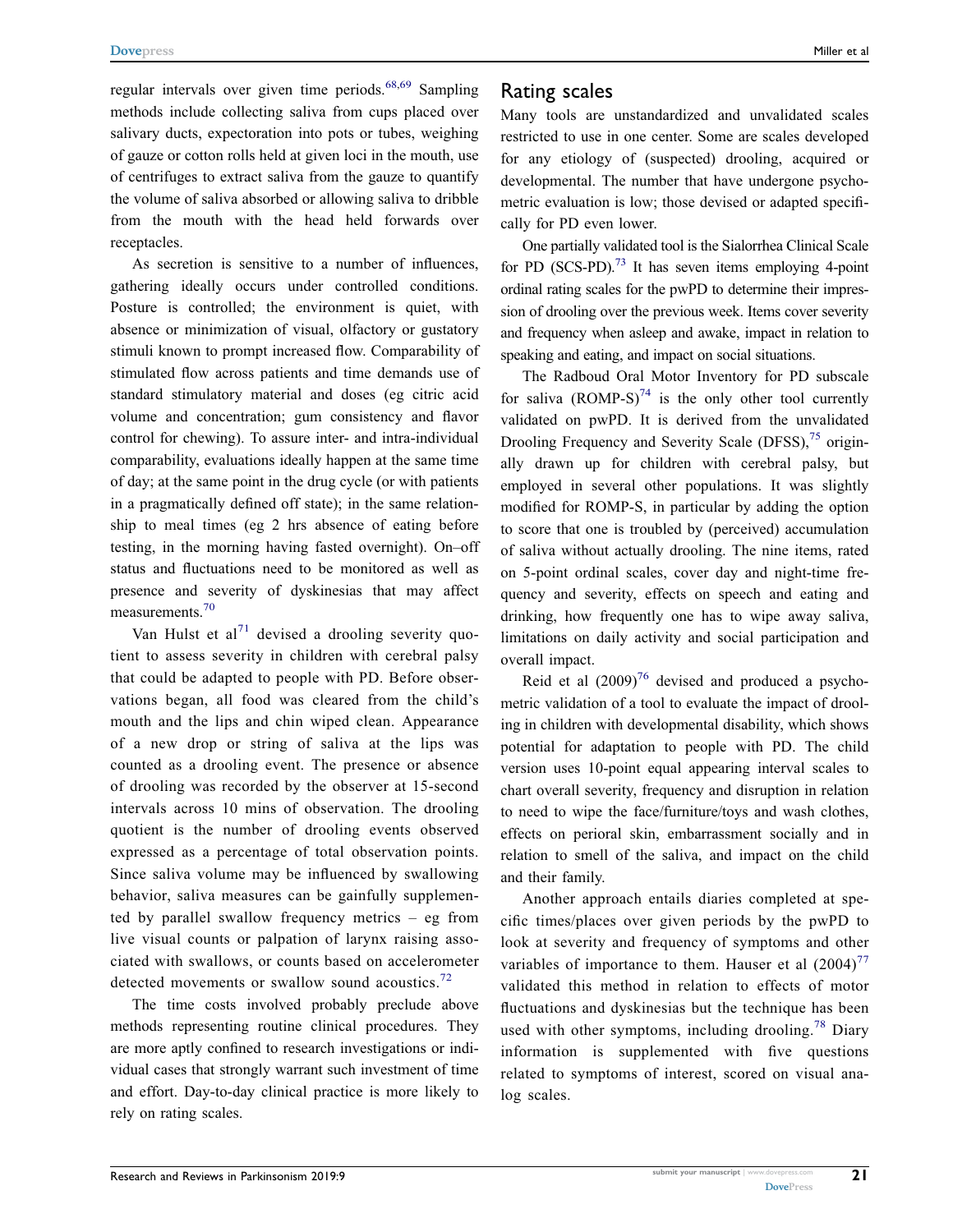<span id="page-5-0"></span>Some studies have employed the drooling item in UPDRS  $II.^{79}$  $II.^{79}$  $II.^{79}$  This has been criticized as a coarse scale: suggested severity levels are not spread evenly across scale-points; while it is presented as an ordinal progression, the combination of asking about three variables that may vary independently of one another (perceived amount of saliva in mouth; night-time drooling; daytime drooling) makes it difficult to classify responses accurately. The UPDRS sub-scales on facial rigidity/lip opening and motor fluctuations and their impact may provide useful supplementary diagnostic information.

<span id="page-5-1"></span>The Movement Disorder Society reviewed dysautonomia rating scales pertinent to  $PD<sub>1</sub><sup>80</sup>$  including for sialorrhea. They recommended further psychometric work on visual analog scales and classed the SCS-PD,<sup>[73](#page-9-27)</sup> as a suggested tool pending further validation.  $ROMP-S^{74}$  $ROMP-S^{74}$  $ROMP-S^{74}$  was unavailable at the time. They considered two broader scales – the Nonmotor Symptom Assessment Scale, Non-motor Symptoms Questionnaire, $81$  and the Scales for Outcomes in PD-Autonomic, ${}^{82}$  ${}^{82}$  ${}^{82}$  as suitable for recording presence– absence of sialorrhea but not finer quantification.

# <span id="page-5-3"></span><span id="page-5-2"></span>Measurement of related variables

In as far as ptyalism in PD may be linked to other symptoms, other assessments may be pertinent to place real and perceived drooling in its broader context. These cover assessment of swallowing, speech and voice. $3,65$  $3,65$  Detailed dental examination and monitoring of oral health may be indicated for some individuals, over and above routine dental supervision.<sup>[22,](#page-8-21)[83](#page-10-4)</sup>

<span id="page-5-5"></span><span id="page-5-4"></span>People with PD may experience dry mouth/xerostomia.<sup>21</sup> Perceived dryness does not necessarily reflect objective levels of dryness defined by salivary flow rate/volume, mucosal wetness and saliva consistency.<sup>84</sup> The Clinical Oral Dryness Score (CODS)<sup>85</sup> is a validated clinician-administered semi-quantitative tool. The score comes from observing the presence/absence of ten symptoms and signs characteristic of dry mouth. It is combined with a 0–10 rating by the patient on how far they are bothered by xerostomia. Perceived impact has also been gauged using five questions related to possible activity and participation restrictions commonly reported by people with xerostomia.<sup>85</sup>

<span id="page-5-6"></span>The PDQ39<sup>[44](#page-9-2)</sup> contains items on avoiding eating and drinking in public and speech/communication problems, but has nothing specific to drooling, despite several studies employing it as a sialorrhea rehabilitation outcome measure.

Drooling does not easily lend itself to blanket rating scales or general questions. Some tools above include subscales that endeavor to capture situational variability in severity, frequency and impact. When and where drooling poses a problem for pwPD can be highly individual, related to their lifestyle and own perceived impact of saliva loss. To deliver tailored support case history taking can extend rating scales by identifying times and places where the person considers drooling exercises a strong impact. This can lead to evaluation of what contributors to impact appear particularly pertinent to the circumstances – eg (attention to) posture, fatigue, cognition, during or soon after meal times, in relation to speaking, eating in public. This in turn facilitates targeted intervention activities that address the main concerns of the individual. It also enables specific goal-oriented outcome measures to monitor clinical and social success.

# Management of saliva flow

The British NICE (National Institute for Health and Care Excellence) guidelines for  $PD<sup>2</sup>$  $PD<sup>2</sup>$  $PD<sup>2</sup>$  recommend referral to a speech-language clinician for assessment and treatment of drooling, though overall management is multidisciplinary. The guidelines advocate behavioral methods of intervention in the first instance, followed by consideration of pharmacological or surgical options if/when these are ineffective.

## Behavioral

Behavioral interventions seek compensatory strategies to minimize or remove the problem with drooling and/or entail more active intervention to modify what appears to be the culprit underlying dysfunction, such as reduced swallowing frequency or efficiency, or oro-facial rigidity.

Attention to posture is a frequently employed compensatory route. Intervention aims to achieve and maintain a head and trunk position that minimizes or prevents anterior saliva loss. If assessment has identified key contexts where drooling is most bothersome – eg rising from a chair, reading, working at the computer, eating, lying down – then focusing on strategies that work for those circumstances should arguably be more successful than general (re)training of posture. Management may couple posture procedures with other strategies, such as remembering to swallow as much saliva as possible before attempting to rise from the chair, avoiding particular foodstuffs at certain times, raising the eyelevel of reading material or computer screen. Having prompt words/signals that companions use to discreetly remind the pwPD to apply their strategy in target situations is a common addendum.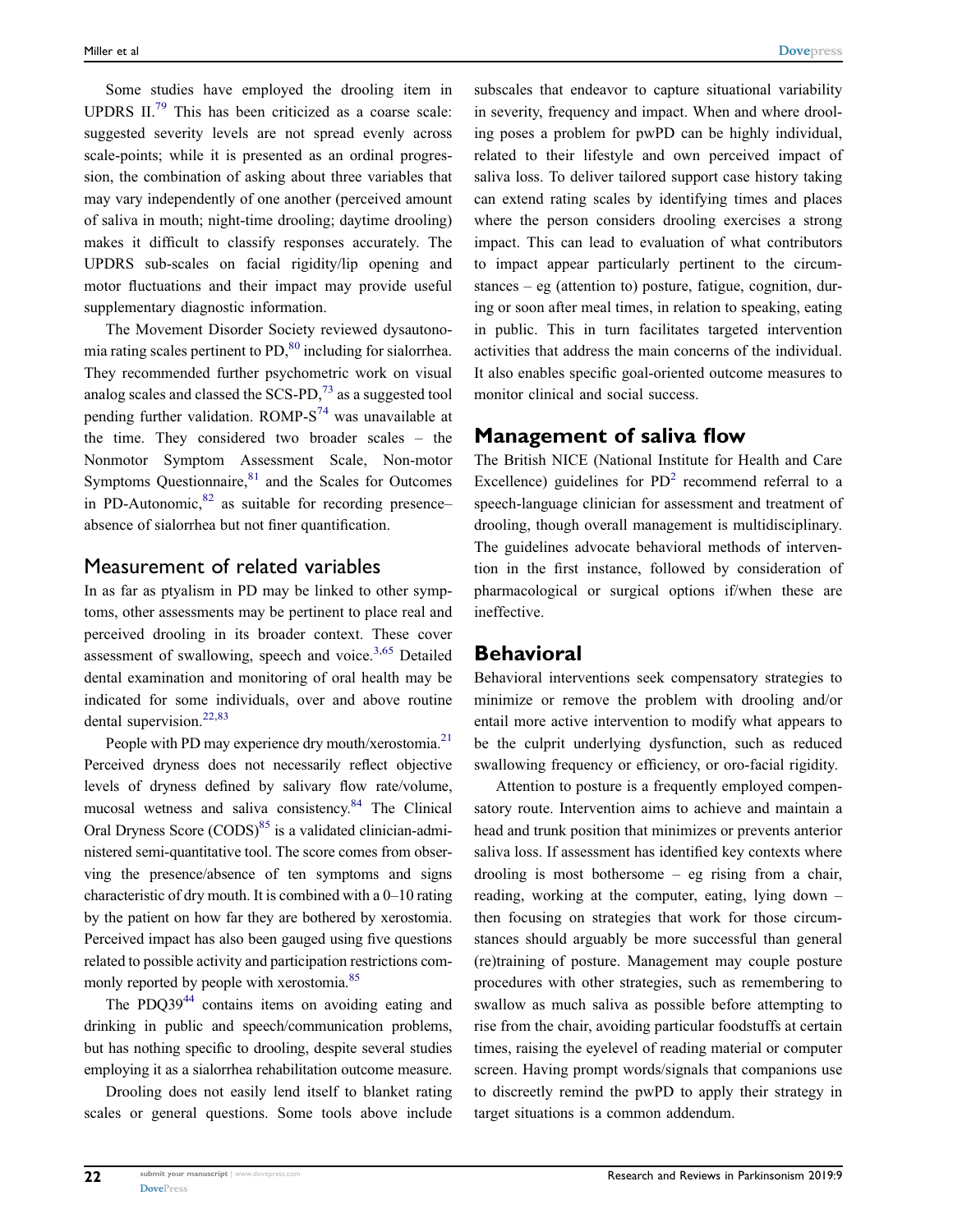If ptyalism is linked to (especially oral phase) dysphagia, then therapies that foster safer and more efficient swallowing should potentially result in less saliva loss. Few dysphagia interventions have been tested out on  $pwPD<sub>1</sub><sup>3</sup>$  $pwPD<sub>1</sub><sup>3</sup>$  $pwPD<sub>1</sub><sup>3</sup>$  and have generally neglected drooling changes in favor of measuring swallow safety and airway health. Hence, further work is awaited regarding the logic of applying swallowing therapy to alleviate drooling in PD.

<span id="page-6-0"></span>Several dysphagia therapies involve oro-facial exercises aimed at better bolus management and initiation of patterned swallow reflexes, whilst other therapies have sought to counteract hypomimia.<sup>[3](#page-8-2)[,86](#page-10-7)–[89](#page-10-8)</sup> If oro-facial rigidity contributes to anterior saliva loss and these techniques improve oro-facial control, then drooling should be ameliorated. To date, no large-scale treatment trials have examined this.

<span id="page-6-1"></span>If the problem with drooling is not so much the inability of the person to swallow voluntary and safely but the frequency with which saliva is cleared, methods to cue the person to swallow at regular intervals may be effective. Preliminary demonstrations of this principle exist.<sup>[78](#page-9-32)[,90](#page-10-9)</sup> Initial studies employed auditory cues. These may not be the most favorable – the person with PD may not hear them and they may attract unwanted attention of others in the environment. To circumvent this, others have employed tactile cues. In a proof of concept and feasibility pilot,[78](#page-9-32) employing a wrist-worn tactile cue to increase swallowing regularity twenty-two from twenty-eight participants found positive benefits, with significant overall group differences on visual analog scale self-rating of drooling frequency and severity pre-post the 4-week intervention. Early indications are that devices prove highly successful for many people with PD, but not everyone. Longer term follow-up has not yet been detailed. Future work is required to test out on larger populations which person, situation, cue type and frequency variables lead to more successful outcomes.

<span id="page-6-2"></span>Since drooling and dysphagia are linked to poorer oral hygiene, management should encompass daily care rou-tines and regular dentist supervision.<sup>[22,](#page-8-21)[83](#page-10-4)</sup> For pwPD who experience dry mouth, artificial saliva products are available.<sup>[91](#page-10-10)–[93](#page-10-11)</sup> Whilst largely successful in ameliorating certain aspects of real and perceived dry mouth, they are not substitutes for all the roles of saliva. Many efficacy studies have been criticized for the level of (potential) commercial bias involved. The specific needs of pwPD have not been a focus. Firmer indications for short- and long-term xerostomia management for pwPD is therefore needed.

<span id="page-6-3"></span>Use of gum, salivation stimulus strips and saliva sti-mulation agents<sup>21,[94](#page-10-12),[95](#page-10-13)</sup> have been suggested as means to overcome xerostomia. However, whether they might thereby exacerbate perceptions of over-accumulated saliva has not been investigated, and risks of increased dental caries arise with some agents.

## Pharmacological

<span id="page-6-4"></span>A range of pharmacological interventions have been used to treat drooling in  $pwpD$ <sup>[21](#page-8-20)[,57,](#page-9-14)[96](#page-10-14)</sup> Anticholinergic drugs block cholinergic receptors, thereby depressing salivary secretion. Botulinum toxin inhibits acetylcholine release, in turn leading to hyposecretion of saliva by inhibiting cholinergic parasympathetic and postganglionic sympathetic activity. Both avenues can be contraindicated if there is already significant dry mouth.

The British PD NICE guidelines  $2017<sup>2</sup>$  $2017<sup>2</sup>$  recommend consideration of pharmacological management for drooling only if non-pharmacological management is unavailable or has been ineffective. The anticholinergic glycopyrrolate bromide is considered first line. If this is ineffective, not tolerated or contraindicated, referral to a specialist service for botulinum toxin A\* is an option. Anticholinergic medicines other than glycopyrrolate bromide should only be applied if the person's risk of cognitive adverse effects is thought to be minimal.

<span id="page-6-5"></span>Glycopyrronium was effective in a small (n 23) randomized control trial in  $PD<sub>1</sub><sup>97</sup>$  $PD<sub>1</sub><sup>97</sup>$  $PD<sub>1</sub><sup>97</sup>$  with no evidence that it worsened motor symptoms. It shows fewer central nervous system side-effects than other anticholinergics as it is not centrally acting. It should be used with care in pwPD with significant cognitive decline, or who experience hallucinations. It is poorly absorbed and therefore has relatively few systemic side-effects, but these can include bladder outflow obstruction, cough, nausea, headache and dizziness. Glycopyrrolate should be given as 1-2 mg 2 or 3 times daily orally. Other anticholinergic medicines are only considered if there are no concerns about potential cognitive side-effects.

<span id="page-6-7"></span><span id="page-6-6"></span>Sublingual atropine was used in an open-labeled pilot study in 6 pwPD and 1 progressive supranuclear palsy patient with drooling at a dose of 1 drop of 1% atropine solution twice daily for 1 week.<sup>[98](#page-10-16)</sup> It reduced salivary production, measured objectively and subjectively, but one patient experienced delirium and two experienced hallucinations. In a study with  $17$  pwPD with drooling,  $99$ there was no significant difference in objective measures after two weeks when comparing Ipratropium bromide to placebo, but there was a mild subjective improvement in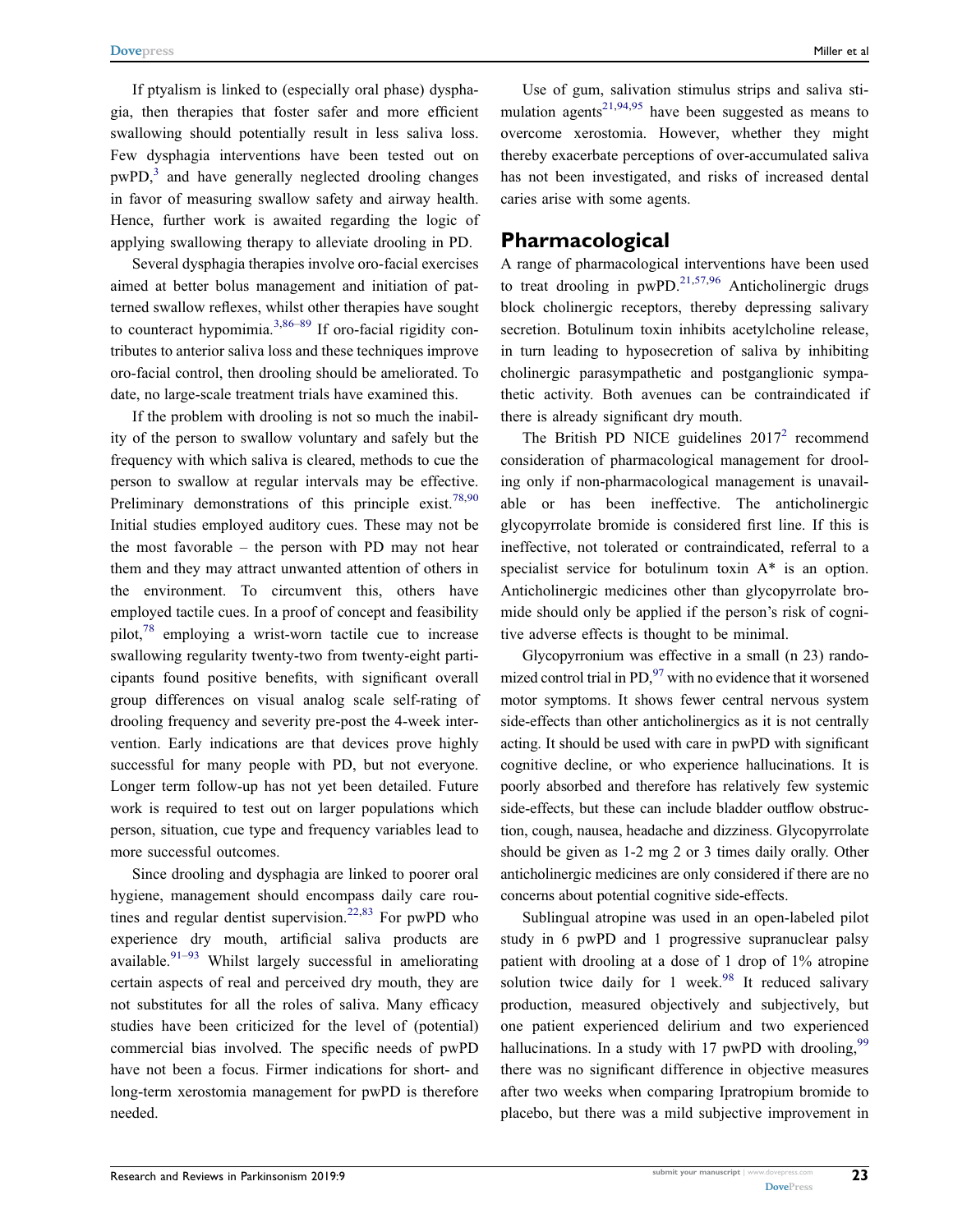<span id="page-7-0"></span>the Ipratropium group and no significant differences in adverse events. However, there was insufficient evidence on safety and efficacy to recommend Ipratropium bromide spray for the treatment of drooling in  $PD<sup>96</sup>$  $PD<sup>96</sup>$  $PD<sup>96</sup>$  Systematic reviews<sup>57[,100](#page-10-18)</sup> have reported Clonidine to significantly improve long term the number of times that saliva had to be cleared from the mouth, and Modafinil, an α-1 receptor agonist, has been reported to improve drooling most likely by improving dysphagia.

Botulinum toxin (BoNT) is recognized as beneficial for drooling control in the majority of pwPD, with relative lack of adverse side-effects.<sup>101[,102](#page-10-20)</sup> Of existing subtypes, Botulinum toxin A and B (BoNT-A and BoNT-B) are most common in PD, with BoNT-A more widespread. All therapeutic doses of BoNT are considered safe for management of drooling in PD, with evidence for the efficacy of ona-A; abo-A, inco-A and BoNT-B.<sup>103–[110](#page-10-22)</sup>

<span id="page-7-5"></span><span id="page-7-4"></span>Which formulation to choose varies.<sup>[111](#page-10-23)[,112](#page-10-24)</sup> Evidence for abo-A, ona-A and Rima-B to manage drooling in PD is stronger, with lower level recommendation for inco-A, mainly due to lack of strong research evidence.<sup>112</sup> Inco-A has the advantage that, unlike some other formulations, it can be stored at room temperature making it more suited for community care settings.

<span id="page-7-7"></span>Dosage of BoNT varies by subtype involved, with a lack of agreement on the optimum dosage. $101,113$  $101,113$  Lack of effect of some formulations has been attributed to the low dosage employed rather than the formulation itself. $114$ Further research is needed on this. Therapeutic effects of BoNT commonly appear within a week after injection, although there is variability. Effects are temporary, lasting from ca 2.5–5 months before further injections are required.

<span id="page-7-3"></span><span id="page-7-2"></span>BoNT is usually injected into the parotid or submandibular glands or both. Studies differ as to whether unilateral or bilateral injections prove more effective. Injection site is typically located by using ultrasound, electromyography or by manual palpation of the gland. Many clinicians suggest ultrasound guidance is essential for locating precise injection site, giving lower risk of adverse events, but there remains no clear consensus on this.<sup>[102](#page-10-20)[,106](#page-10-27)[,113](#page-10-25)</sup> A risk is that BoNT diffuses into surrounding muscles and soft tissue resulting in muscle weakness and possible (increased) dysarthria, dysphagia and/or mastication difficulty[.103,](#page-10-21)[110,](#page-10-22)[115](#page-10-28) Therefore, techniques that increase injection accuracy are important. Other possible side-effects include xerostomia, thickening of saliva,

<span id="page-7-1"></span>diarrhea, gait disturbance, neck pain and an increased risk of poor oral hygiene.<sup>101,[107,](#page-10-29)[108,](#page-10-30)[116](#page-10-31)</sup>

<span id="page-7-6"></span>Despite widespread use, there exists a lack of clear consensus on the safest and most effective formulation, dosage and method of treatment.<sup>[21](#page-8-20)[,113](#page-10-25)</sup> Clinical guidelines or recommendations specific to BoNT for drooling in PD are not definitively established. As a result, clinicians working with pwPD continue to encounter difficulty determining the candidacy, efficacy and safety of BoNT in this context.

#### Surgical

Following NICE Guidelines, $\frac{2}{3}$  $\frac{2}{3}$  $\frac{2}{3}$  surgical interventions are reserved for cases where other approaches proved unsuccessful or are no longer effective (eg resistance to pharmacological agents developed; too severe to overcome by behavioral compensation). Several surgical procedures are available, alone or in combination, uni- or bilaterally applied. These include radiotherapy, neurectomy, salivary gland excision, duct ligation and duct rerouting or relocation. None is 100% successful for all pwPD. Options present a range of possible adverse effects, covering harmful radiation exposure, short or long-term toxicity, more severe xerostomia, impact on swallowing, loss of taste perception and hearing loss (when neurectomy involves the chorda tympani nerve). Trials have predominantly involved children with cerebral palsy, with fewer studies directed at adults.<sup>[117](#page-11-0)–[119](#page-11-1)</sup> Very few specifically involve  $pwPD$ <sup>[120](#page-11-2)</sup> Consideration for surgery and choice of technique remains a highly individualized case by case affair.

## <span id="page-7-9"></span><span id="page-7-8"></span>Conclusion

Sialorrhea is a frequent in pwPD. Whilst for most individuals it may not exercise a perceived impact comparable to other features of motor and non-motor change in PD, especially in the early stages, for those who are affected it represents a challenging and distressing symptom. Even when drooling does not unduly bother the individual, its potential consequences for swallowing, speech, oral and general health mean it should be attended to as a strategy to prevent other possible complications. Interventions are available but there remains a serious need for more definitive studies, especially in relation to pwPD.

# **Disclosure**

The authors declare no conflicts of interest in this work.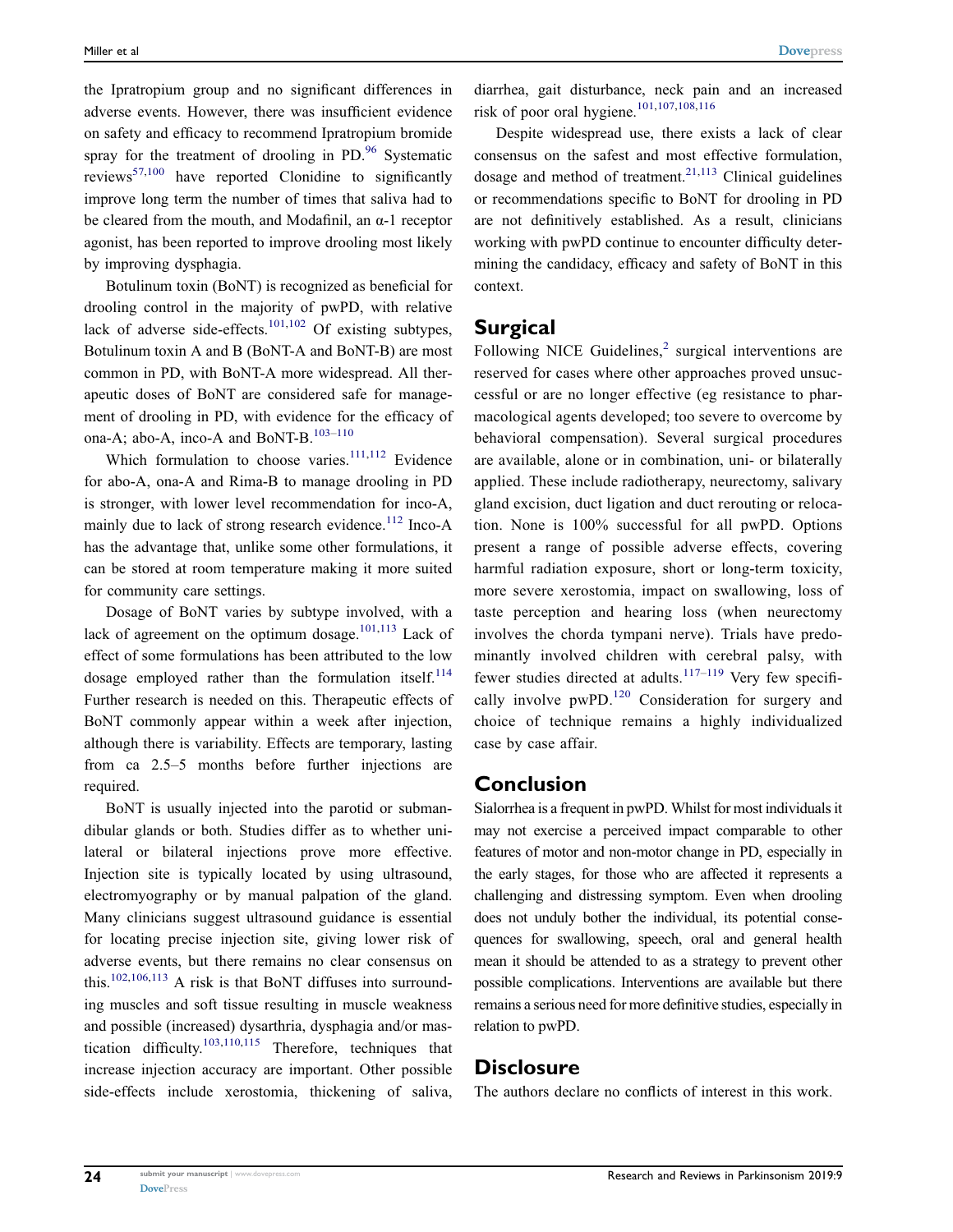# **References**

- <span id="page-8-0"></span>1. Kalf H, Zwart B, Bonnier M, et al. Logopedie Bij De Ziekte Van Parkinson. Den Haag: Lemma; [2008.](#page-0-3)
- <span id="page-8-1"></span>2. National Institute for Health and Care Excellence. Parkinson's Disease in Adults: NICE Guideline NG71. London, GB: NICE; [2017](#page-0-3).
- <span id="page-8-2"></span>3. Miller N. Swallowing in Parkinson's disease: clinical issues and management. Neurodegener Dis Manag. [2017;](#page-1-0)7(3):205–217. doi:[10.2217/nmt-2017-0006](https://doi.org/10.2217/nmt-2017-0006)
- <span id="page-8-3"></span>4. Dawes C, Pedersen AML, Villa A, et al. The functions of human saliva: a review sponsored by the world workshop on oral medicine VI. Arch Oral Biol. [2015](#page-1-1);60(6):863–874. doi:[10.1016/j.](https://doi.org/10.1016/j.archoralbio.2015.03.004) [archoralbio.2015.03.004](https://doi.org/10.1016/j.archoralbio.2015.03.004)
- <span id="page-8-5"></span>5. Ekström J, Khosravani N, Castagnola M, Messana I. Saliva and the control of its secretion. In: Ekberg O, editor. Dysphagia: Diagnosis and Treatment. Cham: Springer International Publishing; [2019](#page-1-2):21–57.
- <span id="page-8-4"></span>6. Pedersen AML, Sørensen CE, Proctor GB, Carpenter GH. Salivary functions in mastication, taste and textural perception, swallowing and initial digestion. Oral Dis. [2018;](#page-1-3)24(8):1399– 1416. doi:[10.1111/odi.12867](https://doi.org/10.1111/odi.12867)
- <span id="page-8-6"></span>7. Lear CSC, Flanagan JB Jr, Moorrees CFA. The frequency of deglutition in man. Arch Oral Biol. [1965;](#page-1-4)10(1):83-115.
- <span id="page-8-7"></span>8. Rudney JD, Ji Z, Larson CJ. The prediction of saliva swallowing frequency in humans from estimates of salivary flow rate and the volume of saliva swallowed. Arch Oral Biol. [1995](#page-1-5);40:507–512.
- <span id="page-8-8"></span>9. Moritsuka M, Kitasako Y, Burrow MF, Ikeda M, Tagami J, Nomura S. Quantitative assessment for stimulated saliva flow rate and buffering capacity in relation to different ages. J Dent. [2006](#page-1-6);34(9):716–720. doi:[10.1016/j.jdent.2006.01.004](https://doi.org/10.1016/j.jdent.2006.01.004)
- <span id="page-8-9"></span>10. Flink H, Tegelberg Å, Lagerlöf F. Influence of the time of measurement of unstimulated human whole saliva on the diagnosis of hyposalivation. Arch Oral Biol. [2005;](#page-1-7)50(6):553–559. doi:[10.1016/j.archoralbio.2004.10.015](https://doi.org/10.1016/j.archoralbio.2004.10.015)
- <span id="page-8-10"></span>11. Lichter I, Muir RC. The pattern of swallowing during sleep. Electroencephalography Clin Neurophysiol. [1975;](#page-1-8)38(4):427– 432. doi:[10.1016/0013-4694\(75\)90267-9](https://doi.org/10.1016/0013-4694(75)90267-9)
- <span id="page-8-11"></span>12. Saleh J, Figueiredo MAZ, Cherubini K, Salum FG. Salivary hypofunction: an update on aetiology, diagnosis and therapeutics. Arch Oral Biol. [2015](#page-1-9);2:242–255. doi:[10.1016/j.archoralbio.2014.10.004](https://doi.org/10.1016/j.archoralbio.2014.10.004)
- <span id="page-8-12"></span>13. Heft MW, Baum BJ. Unstimulated and stimulated parotid salivary flow rate in individuals of different ages. J Dent Res. [1984](#page-1-10);63 (10):1182–1185. doi:[10.1177/00220345840630100101](https://doi.org/10.1177/00220345840630100101)
- <span id="page-8-13"></span>14. Smith CH, Boland B, Daureeawoo Y, Donaldson E, Small K, Tuomainen J. Effect of aging on stimulated salivary flow in adults. J Am Geriatr Soc. [2013;](#page-1-6)61(5):805–808. doi:[10.1111/](https://doi.org/10.1111/jgs.2013.61.issue-5) [jgs.2013.61.issue-5](https://doi.org/10.1111/jgs.2013.61.issue-5)
- <span id="page-8-14"></span>15. Yamamoto K, Kurihara M, Matsusue Y, Imanishi M, Tsuyuki M, Kirita T. Whole saliva flow rate and body profile in healthy young adults. Arch Oral Biol. [2009](#page-1-11);54(5):464–469. doi:[10.1016/j.](https://doi.org/10.1016/j.archoralbio.2009.02.004) [archoralbio.2009.02.004](https://doi.org/10.1016/j.archoralbio.2009.02.004)
- <span id="page-8-15"></span>16. Inoue H, Ono K, Masuda W, et al. Gender difference in unstimulated whole saliva flow rate and salivary gland sizes. Arch Oral Biol. [2006](#page-1-12);51(12):1055–1060. doi:[10.1016/j.archoralbio.2006.06.010](https://doi.org/10.1016/j.archoralbio.2006.06.010)
- <span id="page-8-16"></span>17. Vissink A, Spijkervet FKL, Amerongen AVN. Aging and saliva: a review of the literature. Spec Care Dent. [1996](#page-1-10);16(3):95–103.
- <span id="page-8-17"></span>18. Peyron M-A, Gierczynski I, Hartmann C, et al. Role of physical bolus properties as sensory inputs in the trigger of swallowing. PLoSONE. [2011](#page-1-2);6(6):e21167. doi:[10.1371/journal.pone.0021167](https://doi.org/10.1371/journal.pone.0021167)
- <span id="page-8-18"></span>19. Barbe AG, Ludwar L, Scharfenberg I, et al. Circadian rhythms and influencing factors of xerostomia among Parkinson's disease patients. Oral Dis. [2019](#page-1-2);25(1):282–289. doi:[10.1111/odi.12942](https://doi.org/10.1111/odi.12942)
- <span id="page-8-19"></span>20. Wolff A, Joshi RK, Ekström J, et al. A guide to medications inducing salivary gland dysfunction, xerostomia, and subjective sialorrhea: a systematic review. Drugs R D. [2017;](#page-1-13)17(1):1-28. doi:[10.1007/s40268-016-0153-9](https://doi.org/10.1007/s40268-016-0153-9)
- <span id="page-8-20"></span>21. Barbe AG. Medication-induced xerostomia and hyposalivation in the elderly: culprits, complications, and management. Drugs Aging. [2018;](#page-1-9)35(10):877–885. doi:[10.1007/s40266-018-0588-5](https://doi.org/10.1007/s40266-018-0588-5)
- <span id="page-8-21"></span>22. Barbe AG, Bock N, Derman SHM, Felsch M, Timmermann L, Noack MJ. Self-assessment of oral health, dental health care and oral health-related quality of life among Parkinson's disease patients. Gerodontology. [2017](#page-2-0);34(1):135–143. doi:[10.1111/](https://doi.org/10.1111/ger.12237) [ger.12237](https://doi.org/10.1111/ger.12237)
- <span id="page-8-22"></span>23. Ou R, Guo X, Wei Q, et al. Prevalence and clinical correlates of drooling in Parkinson disease: a study on 518 Chinese patients. Parks Rel Dis. [2015;](#page-2-1)21(3):211–215. doi:[10.1016/j.](https://doi.org/10.1016/j.parkreldis.2014.12.004) [parkreldis.2014.12.004](https://doi.org/10.1016/j.parkreldis.2014.12.004)
- <span id="page-8-35"></span>24. Ou RW, Guo XY, Wei QQ, et al. Diurnal drooling in Chinese patients with Parkinson's disease. J Neurol Sci. [2015;](#page-2-1)353(1-2):74–78. doi:[10.1016/j.jns.2015.04.007](https://doi.org/10.1016/j.jns.2015.04.007)
- <span id="page-8-25"></span>25. Muller B, Larsen JP, Wentzel-Larsen T, Skeie GO, Tysnes OB, ParkWest Study G. Autonomic and sensory symptoms and signs in incident, untreated Parkinson's disease: frequent but mild. Mov Disord. [2011](#page-2-2);26(1):65–72. doi:[10.1002/mds.23387](https://doi.org/10.1002/mds.23387)
- <span id="page-8-30"></span>26. Kalf J, Bloem B, Munneke M. Diurnal and nocturnal drooling in Parkinson's disease. J Neurol. [2012;](#page-2-3)259(1):119-123.
- 27. Kalf JG, de Swart BJM, Borm GF, Bloem BR, Munneke M. Prevalence and definition of drooling in Parkinson's disease: a systematic review. *J Neurol.* 2009;256(9):1391-1396.
- <span id="page-8-26"></span>28. Leibner J, Ramjit A, Sedig L, et al. The impact of and the factors associated with drooling in Parkinson's disease. Parks Rel Dis. [2010](#page-2-1);16(7):475–477. doi:[10.1016/j.parkreldis.2009.12.003](https://doi.org/10.1016/j.parkreldis.2009.12.003)
- <span id="page-8-38"></span>29. Perez-Lloret S, Nègre-Pagès L, Ojero-Senard A, et al. Oro-buccal symptoms (dysphagia, dysarthria, and sialorrhea) in patients with PD. Eur J Neurology. [2012](#page-3-0);19(1):28–37. doi:[10.1111/j.1468-](https://doi.org/10.1111/j.1468-1331.2011.03402.x) [1331.2011.03402.x](https://doi.org/10.1111/j.1468-1331.2011.03402.x)
- <span id="page-8-27"></span>30. Nienstedt JC, Buhmann C, Bihler M, et al. Drooling is no early sign of dysphagia in PD. Neurogastroenterol Motil. [2018;](#page-2-4)30:4. doi:[10.1111/nmo.2018.30.issue-4](https://doi.org/10.1111/nmo.2018.30.issue-4)
- <span id="page-8-31"></span>31. Fereshtehnejad SM, Skogar O, Lokk J. Evolution of orofacial symptoms and disease progression in idiopathic PD: longitudinal data from the Jonkoping Parkinson registry. Parkinsons Dis. [2017](#page-2-5);2017:1–8. doi:[10.1155/2017/7802819](https://doi.org/10.1155/2017/7802819)
- <span id="page-8-23"></span>32. Cersosimo MG, Raina GB, Pecci C, et al. Gastrointestinal manifestations in PD: prevalence and occurrence before motor symptoms. J Neurol. [2013](#page-2-6);260(5):1332–1338.
- <span id="page-8-24"></span>33. Rana AQ, Yousuf MS, Awan N, Fattah A. Impact of progression of PD on drooling in various ethnic groups. Eur Neurol. [2012](#page-2-7);67 (5):312–314.
- <span id="page-8-28"></span>34. Edwards LL, Pfeiffer RF, Quigley EMM, Hofman R, Balluff M. Gastrointestinal symptoms in PD. Mov Disord. [1991;](#page-2-8)6(2):151– 156. doi:[10.1002/mds.870060211](https://doi.org/10.1002/mds.870060211)
- <span id="page-8-29"></span>35. Rizos A, Martinez-Martin P, Odin P, et al. Characterizing motor and non-motor aspects of early-morning off periods in PD. Parks Rel Dis. [2014;](#page-2-9)20(11):1231–1235. doi:[10.1016/j.](https://doi.org/10.1016/j.parkreldis.2014.09.013) [parkreldis.2014.09.013](https://doi.org/10.1016/j.parkreldis.2014.09.013)
- <span id="page-8-32"></span>36. Villa A, Wolff A, Narayana N, et al. A systematic review of medication-induced salivary gland dysfunction. Oral Dis. [2016](#page-2-10);22(5):365–382. doi:[10.1111/odi.12402](https://doi.org/10.1111/odi.12402)
- <span id="page-8-33"></span>37. Nobrega AC, Rodrigues B, Torres AC, Scarpel RD, Neves CA, Melo A. Is drooling secondary to a swallowing disorder in patients with PD? Parks Rel Dis. [2008;](#page-2-11)14(3):243–245. doi:[10.1016/j.parkreldis.2007.08.003](https://doi.org/10.1016/j.parkreldis.2007.08.003)
- <span id="page-8-37"></span>38. Proulx M, de Courval FP, Wiseman MA, Panisset M. Salivary production in PD. Mov Disord. [2005](#page-2-3);20(2):204–207. doi:[10.1111/](https://doi.org/10.1111/odi.12942) [odi.12942](https://doi.org/10.1111/odi.12942)
- <span id="page-8-34"></span>39. Kalf JG, Munneke M, van Den Engel-Hoek L, et al. Pathophysiology of diurnal drooling in PD. Mov Disord. [2011;](#page-2-1)26(9):1670–1676. doi:[10.1002/mds.23720](https://doi.org/10.1002/mds.23720)
- <span id="page-8-36"></span>40. Kalf J, Smit A, Bloem B, Zwarts M, Munneke M. Impact of drooling in PD. J Neurol. [2007](#page-2-3);254(9):1227–1232.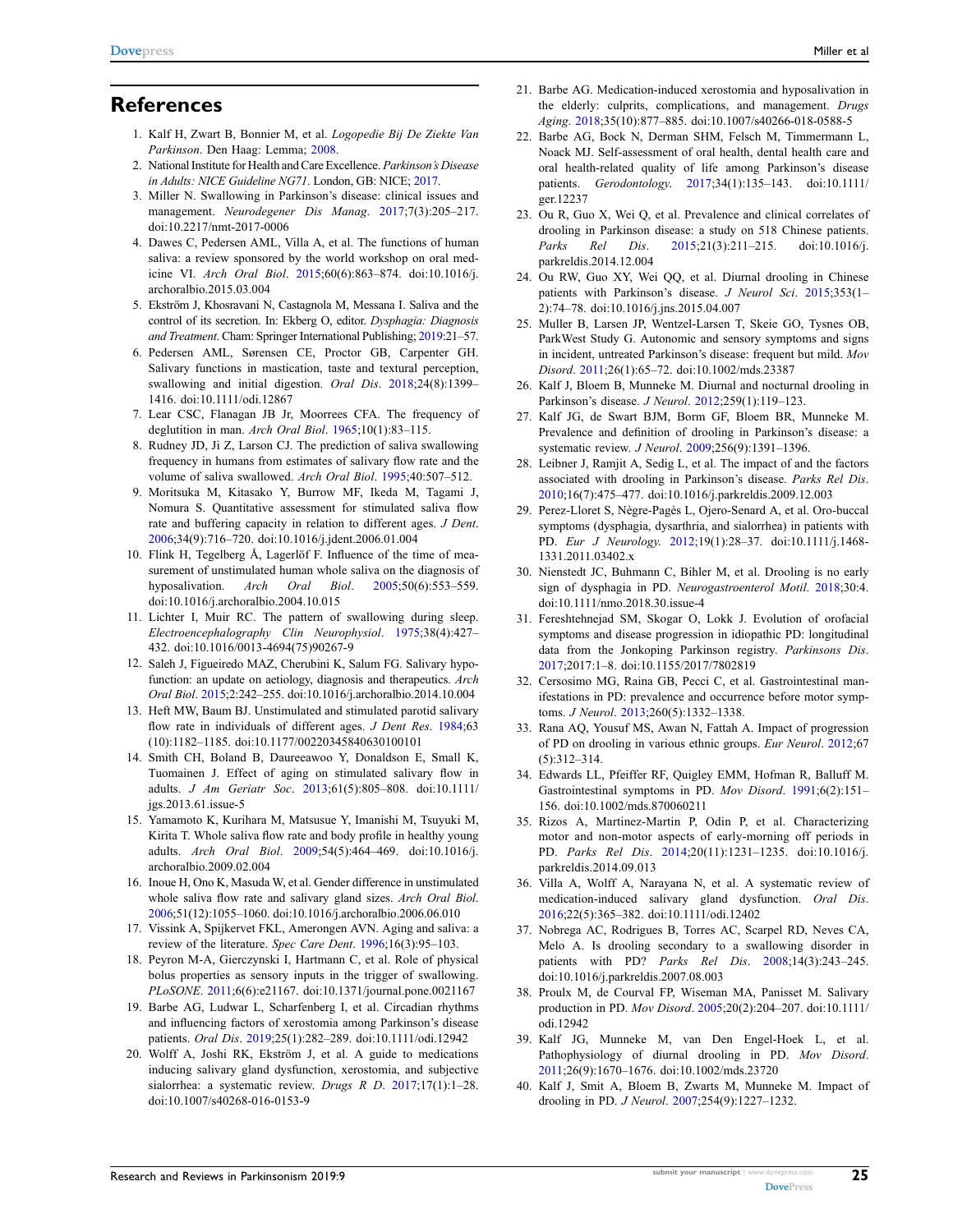- 41. Rajiah K, Maharajan MK, Yeen SJ, Lew S. Quality of life and caregivers' burden of PD. Neuroepidemiol. 2017;48(3–4):131– 137. doi:[10.1159/000479031](https://doi.org/10.1159/000479031)
- <span id="page-9-0"></span>42. Barone P, Antonini A, Colosimo C, et al. Multicenter assessment of nonmotor symptoms and their impact on quality of life in PD. Mov Disord. [2009;](#page-2-0)24(11):1641–1649. doi:[10.1002/mds.22643](https://doi.org/10.1002/mds.22643)
- <span id="page-9-1"></span>43. Karakoc M, Yon MI, Cakmakli GY, et al. Pathophysiology underlying drooling in PD: oropharyngeal bradykinesia. Neurol Sci. [2016](#page-2-1);37(12):1987–1991. doi:[10.1007/s10072-016-2708-5](https://doi.org/10.1007/s10072-016-2708-5)
- <span id="page-9-2"></span>44. Jenkinson C, Fitzpatrick RAY, Peto VIV, Greenhall R, Hyman N. The Parkinson's disease questionnaire: development and validation of a D summary index score. Age Ageing. [1997;](#page-2-12)26(5):353– 357. doi:[10.1093/ageing/26.5.353](https://doi.org/10.1093/ageing/26.5.353)
- <span id="page-9-3"></span>45. Bagheri H, Damase-Michel C, Lapeyre-Mestre M, et al. A study of salivary secretion in PD. Clin Neuropharmacol. [1999](#page-2-3);22 (4):213–215.
- 46. Tumilasci OR, Cersosimo MG, Belforte JE, Micheli FE, Benarroch EE, Pazo JH. Quantitative study of salivary secretion in PD. Mov Disord. 2006;21(5):660–667. doi:[10.1002/mds.20784](https://doi.org/10.1002/mds.20784)
- <span id="page-9-4"></span>47. Kusbeci OY, Koken T, Demirbas H, Koca B. Sialorrhea and salivary composition in patients with PD. JNeurol Sci Turkish. [2009](#page-2-3);26(3):264–270.
- <span id="page-9-5"></span>48. Mollenhauer B, Trautmann E, Sixel-Doring F, et al. Nonmotor and diagnostic findings in subjects with de novo PD of the DeNoPa cohort. Neurology. [2013;](#page-2-13)81(14):1226–1234. doi:[10.1212/](https://doi.org/10.1212/WNL.0b013e3182a6cbd5) [WNL.0b013e3182a6cbd5](https://doi.org/10.1212/WNL.0b013e3182a6cbd5)
- <span id="page-9-6"></span>49. Hou Y, Luo C, Yang J, et al. A resting-state fMRI study on earlystage drug-naïve PD patients with drooling. Neurosci Lett. [2016](#page-2-14);634:119–125. doi:[10.1016/j.neulet.2016.10.007](https://doi.org/10.1016/j.neulet.2016.10.007)
- <span id="page-9-7"></span>50. Rana AQ, Khondker S, Kabir A, Owalia A, Khondker S, Emre M. Impact of cognitive dysfunction on drooling in Parkinson's disease. Eur Neurol. [2013;](#page-2-1)70(1–2):42–45. doi:[10.1159/000348571](https://doi.org/10.1159/000348571)
- <span id="page-9-8"></span>51. Fukuoka T, Ono T, Hori K, et al. Tongue pressure measurement and videofluoroscopic study of swallowing in patients with Parkinson's disease. Dysphagia. [2019](#page-2-1);34(1):80–88. doi:[10.1007/](https://doi.org/10.1007/s00455-018-9916-5) [s00455-018-9916-5](https://doi.org/10.1007/s00455-018-9916-5)
- <span id="page-9-9"></span>52. Mao CJ, Xiong YT, Wang F, et al. Motor subtypes and other risk factors associated with drooling in Parkinson's disease patients. Acta Neurol Scand. [2018;](#page-2-5)137(5):509–514. doi:[10.1111/ane.12893](https://doi.org/10.1111/ane.12893)
- <span id="page-9-10"></span>53. Ou RW, Guo XY, Song W, et al. Characteristics of non-motor symptoms in patients with Parkinson's disease exhibiting camptocormia. Gait Posture. [2014;](#page-3-1)40(3):447–450. doi:[10.1016/j.](https://doi.org/10.1016/j.gaitpost.2014.05.011) [gaitpost.2014.05.011](https://doi.org/10.1016/j.gaitpost.2014.05.011)
- <span id="page-9-11"></span>54. Brodsky M, Abbott K, McNeil M, Palmer C, Grayhack J, Martin-Harris B. Effects of divided attention on swallowing in persons with idiopathic Parkinson's disease. Dysphagia. [2012;](#page-3-2)27(3):390– 400. doi:[10.1007/s00455-011-9381-x](https://doi.org/10.1007/s00455-011-9381-x)
- <span id="page-9-12"></span>55. Reynolds H, Miller N, Walker R. Drooling in Parkinson's disease: evidence of a role for divided attention. Dysphagia. [2018](#page-3-2);33 (6):809–817. doi:[10.1007/s00455-018-9906-7](https://doi.org/10.1007/s00455-018-9906-7)
- <span id="page-9-13"></span>56. Persson M, Osterberg T, Granerus AK, Karlsson S. Influence of Parkinsons disease on oral health. Acta Odont Scandin. [1992](#page-3-3);50 (1):37–42. doi:[10.3109/00016359209012744](https://doi.org/10.3109/00016359209012744)
- <span id="page-9-14"></span>57. Srivanitchapoom P, Pandey S, Hallett M. Drooling in Parkinson's disease: a review. Parkinsonism Relat Disord. [2014](#page-3-4);20(11):1109– 1118. doi:[10.1016/j.parkreldis.2014.08.013](https://doi.org/10.1016/j.parkreldis.2014.08.013)
- <span id="page-9-15"></span>58. Sutton JP. Dysphagia in Parkinson's disease is responsive to levodopa. Parkins Relat Disord. [2013;](#page-3-5)19(3):282–284. doi:[10.1016/j.parkreldis.2012.11.007](https://doi.org/10.1016/j.parkreldis.2012.11.007)
- <span id="page-9-16"></span>59. Thobois S, Mertens P, Guenot M, et al. Subthalamic nucleus stimulation in Parkinson's disease. J Neurol. [2002](#page-3-6);249(5):529–534.
- <span id="page-9-17"></span>60. Troche MS, Brandimore AE, Foote KD, Okun MS. Swallowing and deep brain stimulation in Parkinson's disease: a systematic review. Parks Related Disord. [2013;](#page-3-7)19(9):783–788. doi:[10.1016/](https://doi.org/10.1016/j.parkreldis.2013.05.001) [j.parkreldis.2013.05.001](https://doi.org/10.1016/j.parkreldis.2013.05.001)
- 61. Xu C, Zhuang P, Hallett M, Zhang Y, Li J, Li Y. Parkinson's disease motor subtypes show different responses to long-term subthalamic nucleus stimulation. Front Hum Neurosci. 2018;12:365. doi:[10.3389/fnhum.2018.00352](https://doi.org/10.3389/fnhum.2018.00352)
- 62. Xie T, Bloom L, Padmanaban M, et al. Long-term effect of low frequency stimulation of STN on dysphagia, freezing of gait and other motor symptoms in PD. J Neurol Neurosurg Psychiatry. 2018;89(9):989–994. doi:[10.1136/jnnp-2018-318060](https://doi.org/10.1136/jnnp-2018-318060)
- <span id="page-9-18"></span>63. Yin ZX, Cao Y, Zheng SY, et al. Persistent adverse effects following different targets and periods after bilateral deep brain stimulation in patients with Parkinson's disease. J Neurol Sci. [2018](#page-3-7);393:116–127. doi:[10.1016/j.jns.2018.08.016](https://doi.org/10.1016/j.jns.2018.08.016)
- <span id="page-9-19"></span>64. Varoni EM, Federighi V, Decani S, Carrassi A, Lodi G, Sardella A. The effect of clinical setting on the unstimulated salivary flow rate. Arch Oral Biol. [2016;](#page-3-8)69:7–12. doi:[10.1016/](https://doi.org/10.1016/j.archoralbio.2016.05.001) [j.archoralbio.2016.05.001](https://doi.org/10.1016/j.archoralbio.2016.05.001)
- <span id="page-9-20"></span>65. Miller N. Communication changes in Parkinson's disease. Pract Neurol. [2017](#page-3-9);17(4):266–274. doi:[10.1136/practneurol-2017-001635](https://doi.org/10.1136/practneurol-2017-001635)
- 66. Noble E, Jones D, Miller N. Perceived changes to swallowing in people with Parkinson's disease. Int J Therapy and Rehab. 2015;22(12):573–581. doi:[10.12968/ijtr.2015.22.12.573](https://doi.org/10.12968/ijtr.2015.22.12.573)
- <span id="page-9-21"></span>67. Cersosimo MG, Raina GB, Calandra CR, et al. Dry mouth: an overlooked autonomic symptom of Parkinson's disease. J Parkinsons Dis. [2011](#page-3-9);1(2):169–173.
- <span id="page-9-22"></span>68. Navazesh M, Kumar SKS. Measuring salivary flow: challenges and opportunities. J Am Dental Assoc. [2008](#page-4-0);139:35S-40S. doi:[10.14219/jada.archive.2008.0353](https://doi.org/10.14219/jada.archive.2008.0353)
- <span id="page-9-23"></span>69. Jongerius PH, van Limbeek J, Rotteveel JJ. Assessment of salivary flow rate: biologic variation and measure error. Laryngoscope. [2004](#page-4-0);114(10):1801–1804. doi:[10.1097/00005537-](https://doi.org/10.1097/00005537-200410000-00023) [200410000-00023](https://doi.org/10.1097/00005537-200410000-00023)
- <span id="page-9-24"></span>70. Raciti L, Nicoletti A, Mostile G, et al. Accuracy of MDS-UPDRS section IV for detecting motor fluctuations in PD. Neurol Sci. [2019](#page-4-1);40(6):1271–1273. doi:[10.1007/s10072-019-03745-2](https://doi.org/10.1007/s10072-019-03745-2)
- <span id="page-9-25"></span>71. van Hulst K, Lindeboom R, van der Burg JAN, Jongerius P. Accurate assessment of drooling severity with the 5 min drooling quotient in children with developmental disabilities. Devel Med Child Neurol. [2012](#page-4-2);54(12):1121–1126. doi:[10.1111/j.1469-8749.2012.04428.x](https://doi.org/10.1111/j.1469-8749.2012.04428.x)
- <span id="page-9-26"></span>72. Golabbakhsh M, Rajaei A, Derakhshan M, Sadri S, Taheri M, Adibi P. Automated acoustic analysis in detection of spontaneous swallows in PD. Dysphagia. [2014](#page-4-3);29(5):572–577. doi:[10.1007/](https://doi.org/10.1007/s00455-014-9547-4) [s00455-014-9547-4](https://doi.org/10.1007/s00455-014-9547-4)
- <span id="page-9-27"></span>73. Perez-Lloret S, Pirán-Arce G, Rossi M, Caivano-Nemet ML, Salsamendi P, Merello M. Validation of a new scale for the evaluation of sialorrhea in patients with PD. Mov Disord. [2007](#page-4-4);22(1):107–111. doi:[10.1002/mds.21152](https://doi.org/10.1002/mds.21152)
- <span id="page-9-28"></span>74. Kalf JG, Borm GF, de Swart BJ, Bloem BR, Zwarts MJ, Munneke M. Reproducibility and validity of patient-rated assessment of speech, swallowing, and saliva control in PD. Arch Phys Med Rehab. [2011;](#page-4-5)92(7):1152–1158. doi:[10.1016/j.apmr.2011.02.011](https://doi.org/10.1016/j.apmr.2011.02.011)
- <span id="page-9-29"></span>75. Thomas-Stonell N, Greenberg J. Three treatment approaches and clinical factors in the reduction of drooling. Dysphagia. [1988](#page-4-6);3 (2):73–78.
- <span id="page-9-30"></span>76. Reid SM, Johnson HM, Reddihough DS. The Drooling Impact Scale: a measure of the impact of drooling in children with developmental disabilities. Devel Med Child Neurol. [2010;](#page-4-7)52(2): e23–e8. doi:[10.1111/j.1469-8749.2009.03519.x](https://doi.org/10.1111/j.1469-8749.2009.03519.x)
- <span id="page-9-31"></span>77. Hauser RA, Deckers F, Lehert P. Parkinson's Disease home diary: further validation and implications for clinical trials. Mov Disord. [2004](#page-4-8);19(12):1409–1413. doi:[10.1002/mds.20248](https://doi.org/10.1002/mds.20248)
- <span id="page-9-32"></span>78. McNaney R, Miller N, Olivier P, Vines J, Walker R. The feasibility and acceptability of using a novel wrist worn cueing device to self-manage drooling problems in people with Parkinson's disease. J Rehab Assistive Technol Eng. [2019](#page-4-9);6:1–11. doi:[10.1177/2055668319852529](https://doi.org/10.1177/2055668319852529)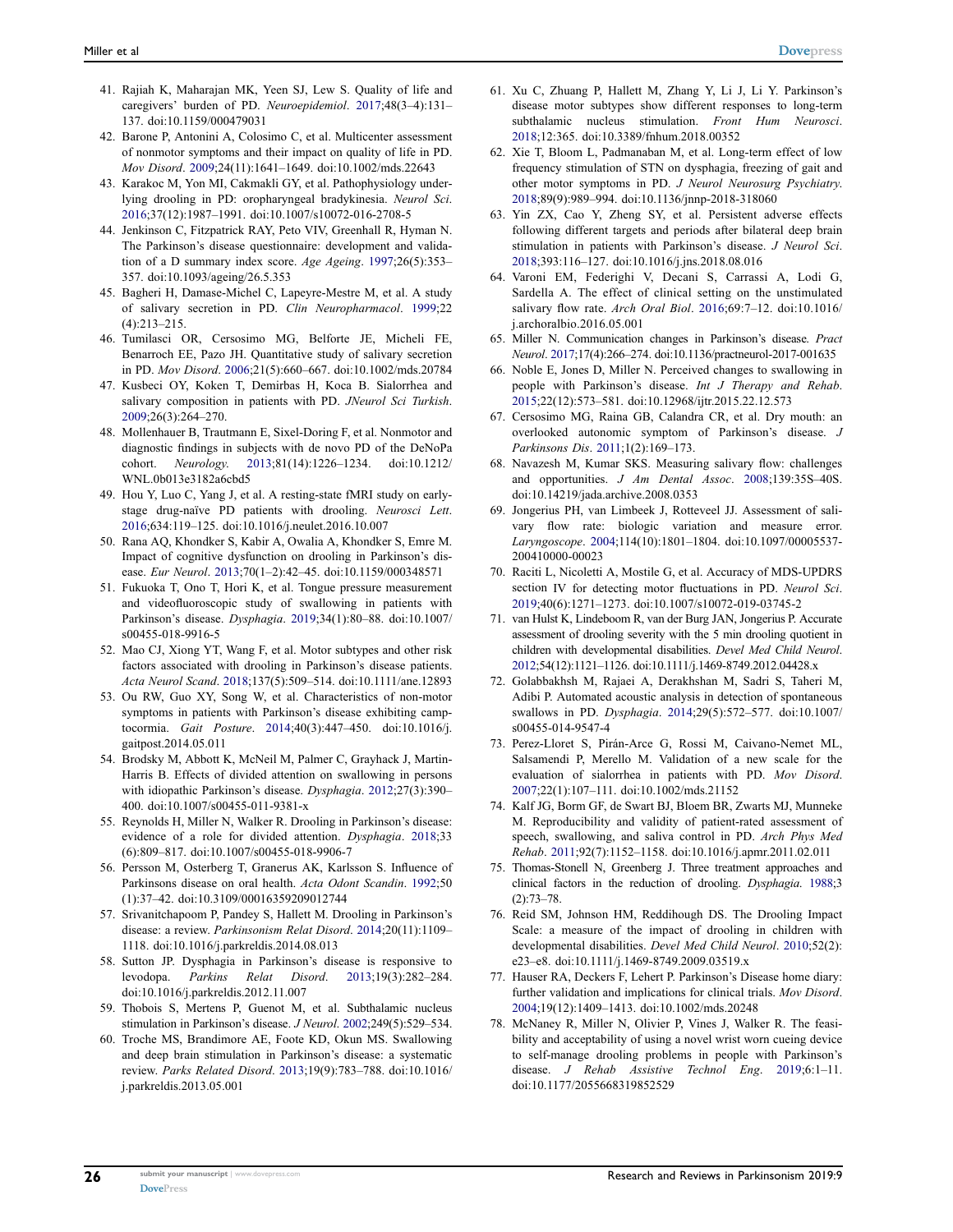- <span id="page-10-0"></span>79. Goetz CG, Tilley BC, Shaftman SR, et al. MDS-sponsored revision of the unified Parkinson's disease rating scale (MDS-UPDRS): scale presentation and clinimetric testing results. Mov Disord. [2008](#page-5-0);23(15):2129–2170. doi:[10.1002/mds.22340](https://doi.org/10.1002/mds.22340)
- <span id="page-10-1"></span>80. Evatt ML, Chaudhuri KR, Chou KL, et al. Dysautonomia rating scales in PD: sialorrhea, dysphagia, and constipation – critique and recommendations by MDS task-force on rating scales for PD. Mov Disord. [2009;](#page-5-1)24(5):635–646. doi:[10.1002/mds.22260](https://doi.org/10.1002/mds.22260)
- <span id="page-10-2"></span>81. Chaudhuri KR, Martinez-Martin P, Brown RG, et al. Metric properties of a novel non-motor symptoms scale for PD. Mov Disord. [2007](#page-5-2);22:1901–1911. doi:[10.1002/mds.21596](https://doi.org/10.1002/mds.21596)
- <span id="page-10-3"></span>82. Rodriguez-Blazquez C, Forjaz MJ, Frades-Payo B, et al. Independent validation of the scales for outcomes in PD-autonomic (SCOPA-AUT). Eur J Neurology. [2010;](#page-5-3)17(2):194–201. doi:[10.1111/j.1468-1331.2009.02788.x](https://doi.org/10.1111/j.1468-1331.2009.02788.x)
- <span id="page-10-4"></span>83. Rozas NS, Sadowsky JM, Jones DJ, Jeter CB. Incorporating oral health into interprofessional care teams for patients with PD. Parks Rel Dis. [2017](#page-5-4);43(SuppC):9–14. doi:[10.1016/j.](https://doi.org/10.1016/j.parkreldis.2017.07.012) [parkreldis.2017.07.012](https://doi.org/10.1016/j.parkreldis.2017.07.012)
- <span id="page-10-5"></span>84. Plemons JM, Al-Hashimi I, Marek CL. Managing xerostomia and salivary gland hypofunction. J Am Dental Assoc. [2014](#page-5-5);145 (8):867–873. doi:[10.14219/jada.2014.44](https://doi.org/10.14219/jada.2014.44)
- <span id="page-10-6"></span>85. Challacombe SJ, Osailan SM, Proctor GB. Clinical scoring scales for assessment of dry mouth. In: Carpenter G, editor. Dry Mouth: A Clinical Guide on Causes, Effects and Treatments. Berlin: Springer; [2015:](#page-5-6)119–132.
- <span id="page-10-7"></span>86. McDonnell MN, Rischbieth B, Schammer TT, Seaforth C, Shaw AJ, Phillips AC. LSVT-BIG to improve motor function in people with PD: systematic review and meta-analysis. Clin Rehabil. [2018](#page-6-0);32(5):607–618. doi:[10.1177/0269215517734385](https://doi.org/10.1177/0269215517734385)
- 87. Dumer AI, Oster H, McCabe D, et al. Effects of the LSVT LOUD on hypomimia in PD. J Int Neuropsychol Soc. 2014;20(3):302– 312. doi:[10.1017/S1355617714000046](https://doi.org/10.1017/S1355617714000046)
- 88. Elefant C, Baker FA, Lotan M, Lagesen SK, Skeie GO. Effect of group music therapy on mood, speech, and singing in individuals with PD: feasibility study. J Music Therapy. 2012;49(3):278–302. doi:[10.1093/jmt/49.3.278](https://doi.org/10.1093/jmt/49.3.278)
- <span id="page-10-8"></span>89. Ricciardi L, Baggio P, Ricciardi D, et al. Rehabilitation of hypomimia in PD: feasibility study of two different approaches. Neurol Sci. [2016;](#page-6-0)37(3):431–436. doi:[10.1007/s10072-015-2421-9](https://doi.org/10.1007/s10072-015-2421-9)
- <span id="page-10-9"></span>90. Marks L, Turner K, O'Sullivan J, Deighton B, Lees A. Drooling in PD: novel speech and language therapy intervention. Int J Lang Comm Dis. [2001;](#page-6-1)36:282–287. doi:[10.3109/13682820109177898](https://doi.org/10.3109/13682820109177898)
- <span id="page-10-10"></span>91. Salum FG, Medella FDC, Figueiredo MAZ, Cherubini K. Salivary hypofunction: update on therapeutic strategies. Gerodontology. [2018;](#page-6-2)35(4):305–316. doi:[10.1111/ger.12353](https://doi.org/10.1111/ger.12353)
- 92. Assery MKA. Efficacy of artificial salivary substitutes in treatment of xerostomia: systematic review. J Pharm Bioallied Sci. 2019;11:1–12. doi:[10.4103/JPBS.JPBS\\_220\\_18](https://doi.org/10.4103/JPBS.JPBS_220_18)
- <span id="page-10-11"></span>93. Dost F, Farah CS. Stimulating the discussion on saliva substitutes: a clinical perspective. Austral Dental J. [2013](#page-6-2);58(1):11–17. doi:[10.1111/adj.12023](https://doi.org/10.1111/adj.12023)
- <span id="page-10-12"></span>94. South AR, Somers SM, Jog MS. Gum chewing improves swallow frequency and latency in Parkinson patients: preliminary study. Neurol. [2010;](#page-6-3)74(15):1198–1202. doi:[10.1212/](https://doi.org/10.1212/WNL.0b013e3181d9002b) [WNL.0b013e3181d9002b](https://doi.org/10.1212/WNL.0b013e3181d9002b)
- <span id="page-10-13"></span>95. Dietsch AM, A Pelletier C, Solomon NP. Saliva production and enjoyment of real-food flavors in people with and without dysphagia and/or xerostomia. Dysphagia. [2018;](#page-6-3)33(6):803–808. doi:[10.1007/s00455-018-9905-8](https://doi.org/10.1007/s00455-018-9905-8)
- <span id="page-10-14"></span>96. Seppi K, Weintraub D, Coelho M, et al. MDS evidence-based medicine review update: treatments for the non-motor symptoms of PD. Mov Disord. [2011;](#page-6-4)26:S42–S80. doi:[10.1002/mds.23884](https://doi.org/10.1002/mds.23884)
- <span id="page-10-15"></span>97. Arbouw MEL, Movig KLL, Koopmann M, et al. Glycopyrrolate for sialorrhea in PD. Randomized, double-blind, crossover trial. Neurol. [2010](#page-6-5);74(15):1203–1207. doi:[10.1212/WNL.0b013e3181d8c1b7](https://doi.org/10.1212/WNL.0b013e3181d8c1b7)
- <span id="page-10-16"></span>98. Hyson HC, Johnson AM, Jog MS. Sublingual atropine for sialorrhea secondary to parkinsonism: pilot study. Mov Disord. [2002](#page-6-6);17 (6):1318–1320. doi:[10.1002/mds.10276](https://doi.org/10.1002/mds.10276)
- <span id="page-10-17"></span>99. Thomsen TR, Galpern WR, Asante A, Arenovich T, Fox SH. Ipratropium bromide spray as treatment for sialorrhea in PD. Mov Disord. [2007;](#page-6-7)22(15):2268–2273. doi:[10.1002/mds.21730](https://doi.org/10.1002/mds.21730)
- <span id="page-10-18"></span>100. Chou KL, Evatt M, Hinson V, Kompoliti K. Sialorrhea in PD: review. Mov Disord. [2007;](#page-7-0)22:2306–2313. doi:[10.1002/mds.21646](https://doi.org/10.1002/mds.21646)
- <span id="page-10-19"></span>101. Petracca M, Guidubaldi A, Ricciardi L, et al. Botulinum toxin A and B in sialorrhea: long-term data and literature overview. Toxicon. [2015;](#page-7-1)107:129–140. doi:[10.1016/j.toxicon.2015.08.014](https://doi.org/10.1016/j.toxicon.2015.08.014)
- <span id="page-10-20"></span>102. Gomez-Caravaca MT, Caceres-Redondo MT, Huertas-Fernandez I, et al. The use of botulinum toxin in the treatment of sialorrhea in Parkinsonian disorders. Neurological Sciences. [2015](#page-7-2);36 (2):275–279. doi:[10.1007/s10072-014-1950-y](https://doi.org/10.1007/s10072-014-1950-y)
- <span id="page-10-21"></span>103. Lagalla G, Millevolte M, Capecci M, Provinciali L, Ceravolo MG. Long-lasting benefits of botulinum toxin type B in PDrelated drooling. J Neurol. [2009](#page-7-3);256(4):563–567.
- 104. Mancini F, Zangaglia R, Cristina S, et al. Double-blind, placebocontrolled study to evaluate the efficacy and safety of botulinum toxin type A in the treatment of drooling in Parkinsonism. Mov Disord. 2003;18(6):685–688. doi:[10.1002/mds.10420](https://doi.org/10.1002/mds.10420)
- 105. Martinez-Poles J, Nedkova-Hristova V, Escribano-Paredes JB, et al. Incobotulinumtoxin A for sialorrhea in neurological disorders: a reallife experience. Toxins. 2018;10:6. doi:[10.3390/toxins10010035](https://doi.org/10.3390/toxins10010035)
- <span id="page-10-27"></span>106. Restivo DA, Panebianco M, Casabona A, et al. Botulinum toxin A for sialorrhoea associated with neurological disorders: evaluation of the relationship between effect of treatment and the number of glands treated. Toxins. [2018;](#page-7-2)10:2. doi:[10.3390/toxins10010035](https://doi.org/10.3390/toxins10010035)
- <span id="page-10-29"></span>107. Chinnapongse R, Gullo K, Nemeth P, Zhang Y, Griggs L. Safety and efficacy of botulinum toxin type B for treatment of sialorrhea in PD: prospective double-blind trial. Mov Disord. [2012](#page-7-1);27 (2):219–226. doi:[10.1002/mds.23929](https://doi.org/10.1002/mds.23929)
- <span id="page-10-30"></span>108. Ondo WG, Hunter C, Moore W. Double-blind placebo-controlled trial of botulinum toxin B for sialorrhea in PD. Neurology. [2004](#page-7-1);62(1):37–40. doi:[10.1212/01.wnl.0000101713.81253.4c](https://doi.org/10.1212/01.wnl.0000101713.81253.4c)
- 109. Egevad G, Petkova VY, Vilholm OJ. Sialorrhea in patients with Parkinson's disease: safety and administration of botulinum neurotoxin. J Parkinsons Dis. 2014;4(3):321–326.
- <span id="page-10-22"></span>110. Lagalla G, Millevolte M, Capecci M, Provinciali L, Ceravolo MG. Botulinum toxin type A for drooling in PD: double-blind, randomized, placebo-controlled study. Mov Disord. [2006](#page-7-3);21 (5):704–707. doi:[10.1002/mds.20793](https://doi.org/10.1002/mds.20793)
- <span id="page-10-23"></span>111. Sridharan K, Sivaramakrishnan G. Pharmacological interventions for treating sialorrhea associated with neurological disorders: mixed treatment network meta-analysis of randomized controlled trials. J Clin Neurosci. [2018;](#page-7-4)51:12–17. doi:[10.1016/j.](https://doi.org/10.1016/j.jocn.2018.02.011) [jocn.2018.02.011](https://doi.org/10.1016/j.jocn.2018.02.011)
- <span id="page-10-24"></span>112. Naumann M, Dressler D, Hallett M, et al. Evidence-based review and assessment of botulinum neurotoxin for the treatment of secretory disorders. Toxicon. [2013;](#page-7-5)67:141–152. doi:[10.1016/j.](https://doi.org/10.1016/j.toxicon.2012.10.020) [toxicon.2012.10.020](https://doi.org/10.1016/j.toxicon.2012.10.020)
- <span id="page-10-25"></span>113. Jost WH. The option of sonographic guidance in botulinum toxin injection for drooling in PD. J Neural Transmission. [2016](#page-7-6);123 (1):51–55. doi:[10.1007/s00702-015-1416-2](https://doi.org/10.1007/s00702-015-1416-2)
- <span id="page-10-26"></span>114. Narayanaswami P, Geisbush T, Tarulli A, et al. Drooling in PD: randomized controlled trial of incobotulinum toxin A and metaanalysis of Botulinum toxins. Parks Related Disord. [2016](#page-7-7);30:73– 77. doi:[10.1016/j.parkreldis.2016.07.001](https://doi.org/10.1016/j.parkreldis.2016.07.001)
- <span id="page-10-28"></span>115. Nordgarden H, Osterhus I, Moystad A, et al. Drooling: are botulinum toxin injections into the major salivary glands a good treatment option? J Child Neurol. [2012;](#page-7-3)27(4):458–464. doi:[10.1177/0883073811419365](https://doi.org/10.1177/0883073811419365)
- <span id="page-10-31"></span>116. Tiigimae-Saar J, Taba P, Tamme T. Does botulinum neurotoxin type A treatment for sialorrhea change oral health? Clin Oral Investig. [2017](#page-7-1);21(3):795–800. doi:[10.1007/s00784-016-1826-z](https://doi.org/10.1007/s00784-016-1826-z)